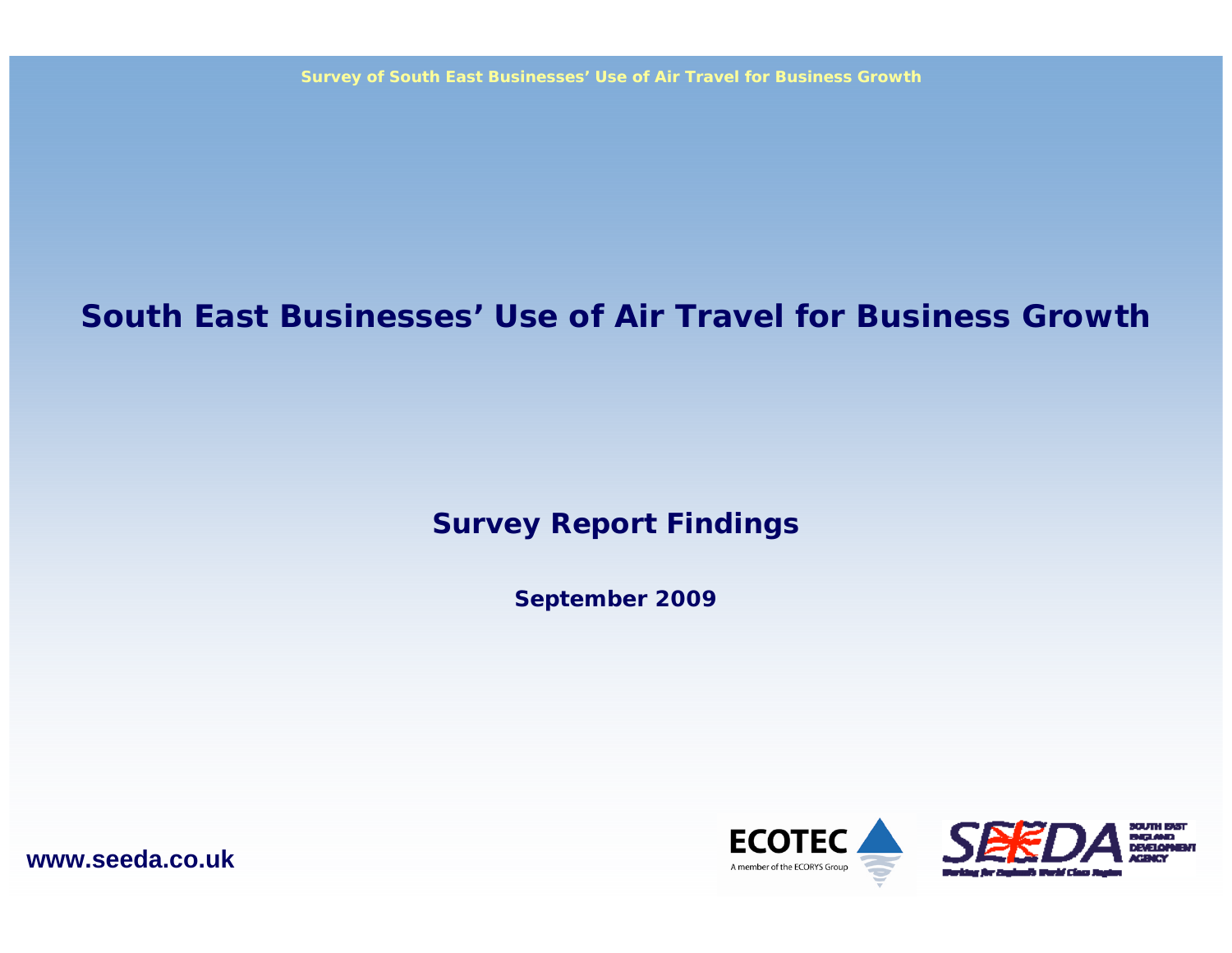### **Contents**

#### **Headline messages**

#### **Project background**

- Project background / Objectives
- Air intensive sectors/ Airports as economic enablers
- Methodology / technical note

#### **Survey results**

- **Businesses' Use of Air Services**
- **Importance of Proximity**
- **Future Use of Air Services**

**Annex A**: International connectivity by sector/ company size **Annex B**: Main differences between 'Core and Wider area'

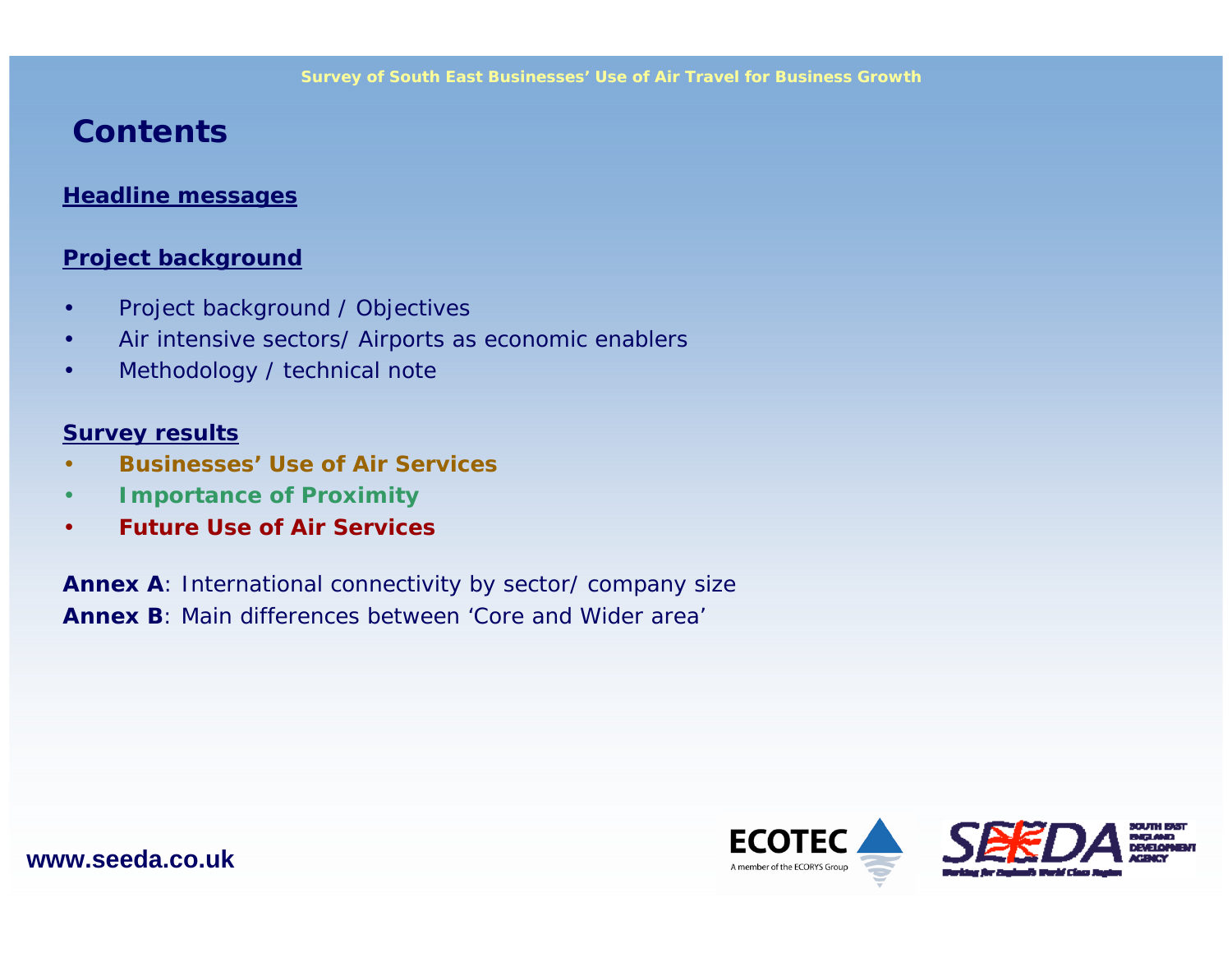### **Headline messages (1)**

**From where, for what, to where?**

• **Heathrow is the most important airport overall for businesses based in the South East of England (3 in 5 businesses).** 

• **Businesses most frequently use air travel for activities which are vital for the success of their business and where face-to-face contact is essential: 46% of surveyed businesses fly weekly or monthly for the purpose of servicing/meeting with clients/prospective clients.** 

• **Air intensive businesses are internationally strongly connected: 3 in 10 businesses are owned internationally. This is reflected in the flying pattern: more than a quarter of companies flying weekly/ monthly for the purpose of 'management company/ subsidies' (internal company flights).** 

• **Almost 40% of businesses make weekly/ monthly flights to Europe, but also one in three make**  weekly/ monthly flights to domestic destinations. One in five companies flies weekly or monthly to **North American destinations.**

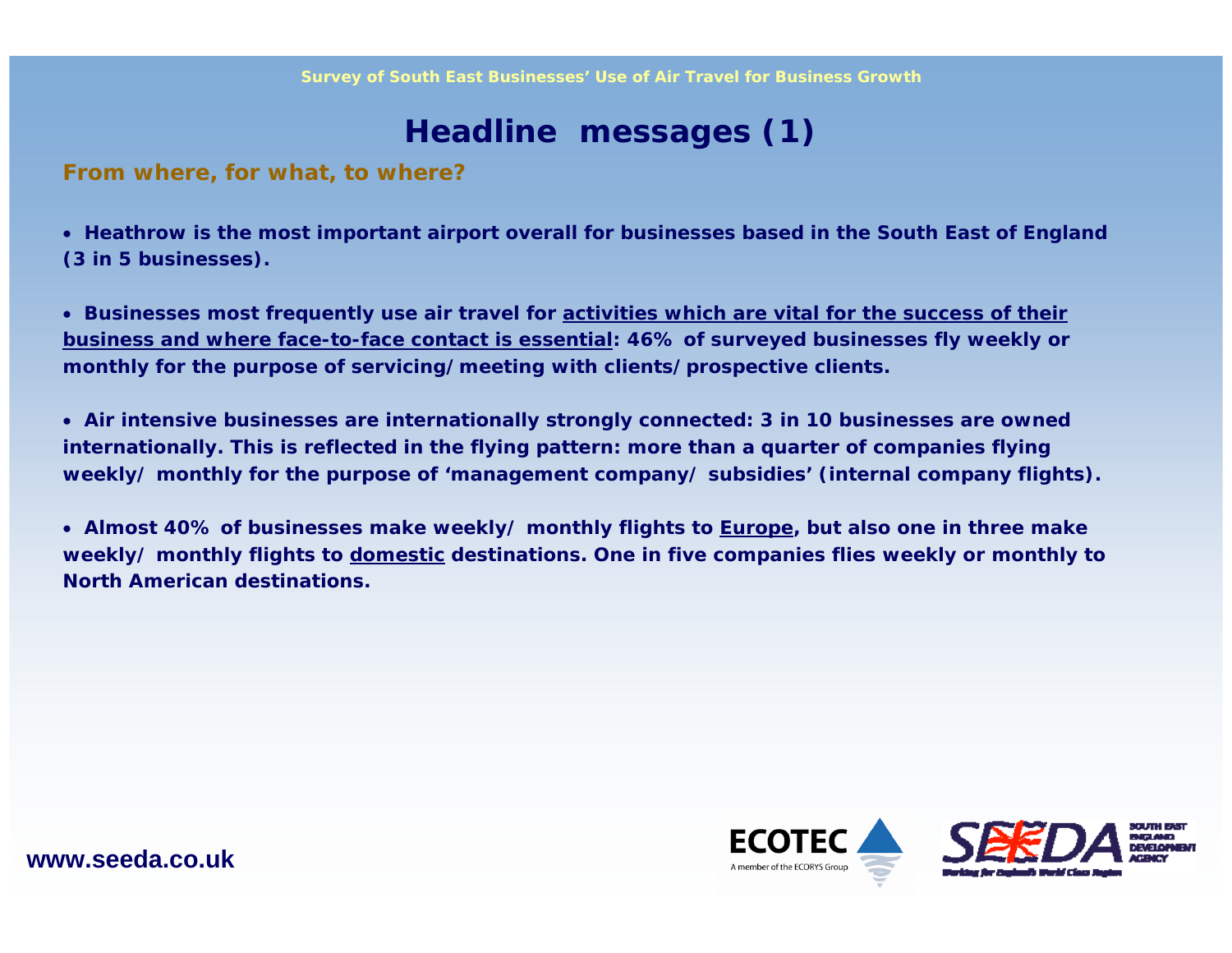### **Headline messages (2)**

**Importance of availability and proximity of air services**

• **The results show that businesses are highly dependable on air services: Almost 3 in 10 of companies would be affected badly if the air services currently available to them were to determinate.** 

• **If asked in which way, loss of customer contact is cited by more than half of the companies (56%), followed by increased costs (42%) and loss in orders/businesses (31%).**

• **However, very few companies would actually consider relocating if the requirements for air services are not matched by the major airports in the region.**

• **Proximity to air services is one of the strongest drivers in companies' location choice: two thirds of businesses regard proximity to airports at least 'important', and 2 in 5 at least very important.**

• **Other factors, like transport connections (road/rail) and access to suitable staff are also ranked highly by businesses as locational factors.**

• **The availability of direct flights is essential to businesses: 54% of companies rate the availability of direct flights as essential/very important.**

• **Half of the companies regard low fare services and ease of access to airports as also highly significant.** 

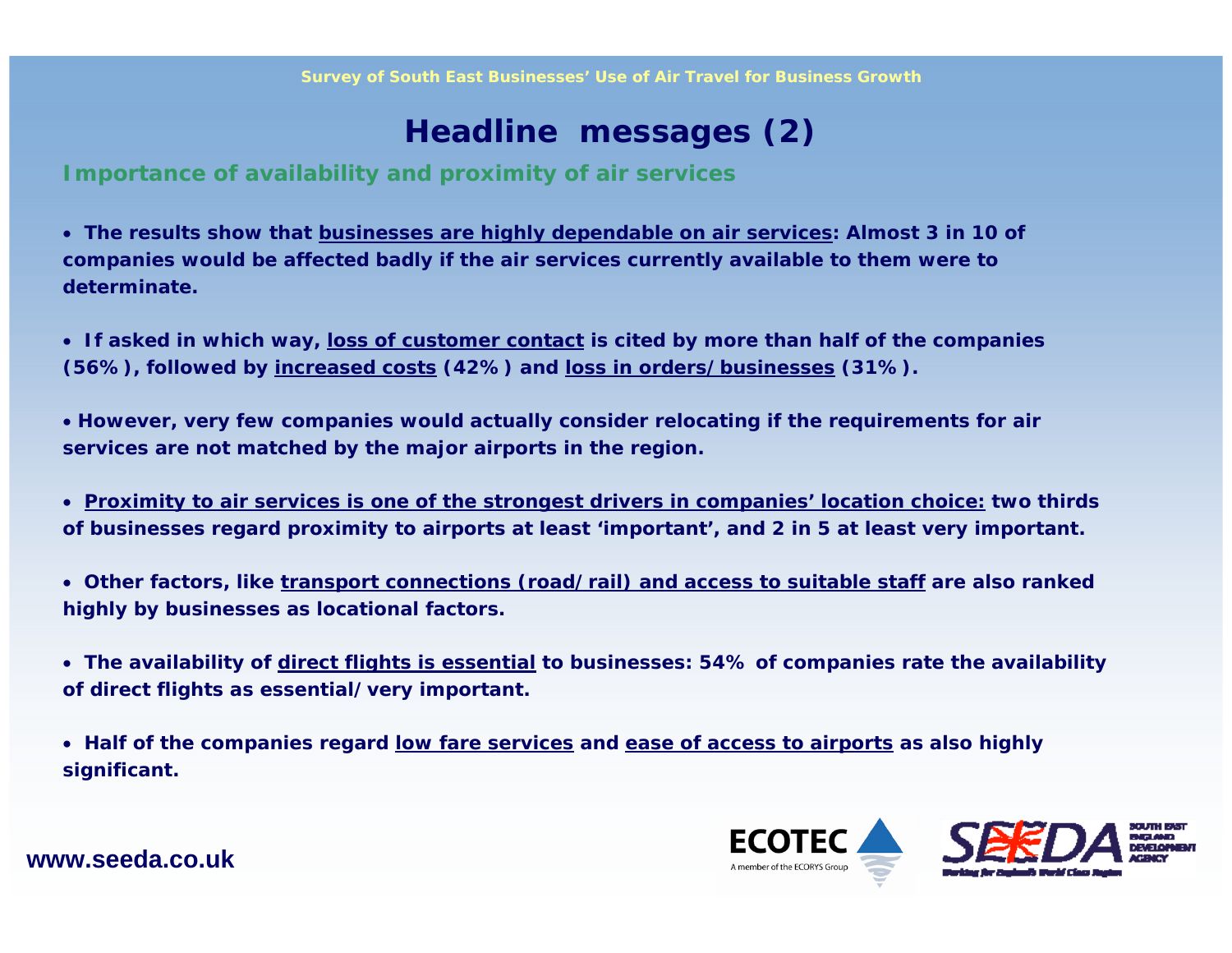### **Headline messages (3)**

#### **Future demand**

• **Increased use of air service is expected by a significant positive balance of companies: 22% of businesses anticipate increasing requirement of air services, whilst 12% expect air service requirements to decrease.**

• **More importantly, 43% of businesses (of those who anticipate growth) expect growth in new/emerging markets - a service which can only be provided by a major hub airport (range and frequency of flights).**

• **It is therefore important to note, that frequency of flights and range of flights (destination) is rated highly within companies´ priority future requirements.** 

• **Among those companies expecting reduced demand: rising costs (45%) was cited on the top, followed by increased use of ICT (33%) and corporate attitude to climate change (24%).**

• **Although the survey shows that face-to-face contacts are still a very important element in the way companies operate, it also illustrates that some share of air services are likely to be substituted by increased use of information and communication technologies (ICT): 31% of the companies expect their use of air services to be substituted by ICT somewhat/ to a large extend.**

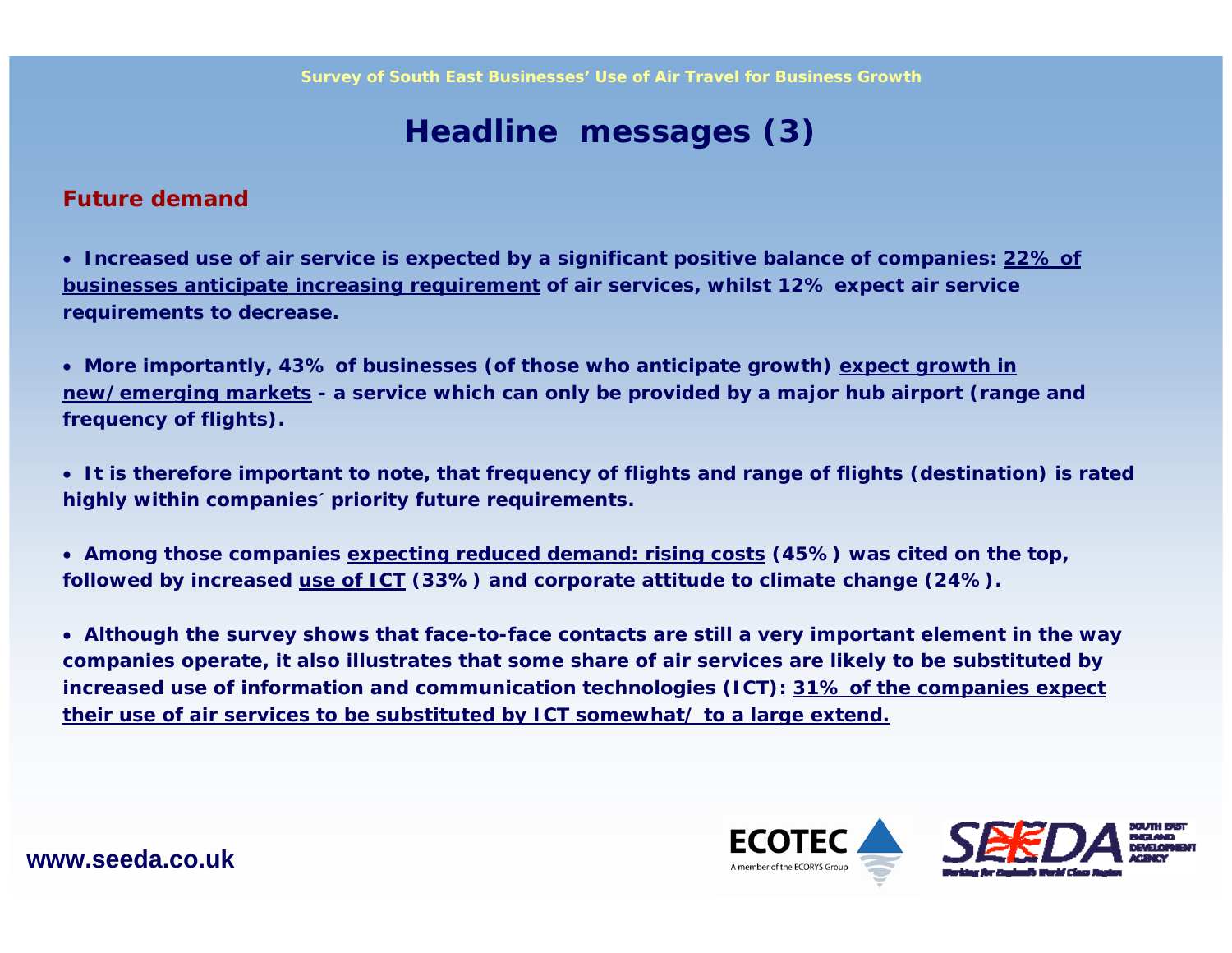### **Background Objectives**

The main role of airports in supporting economic activity in the South East is through the connectivity they provide to business travellers which has helped to build the success of the South East economy. However, while airports are also an important generator of employment opportunities in acting as a major local employer, this study focuses on the role airports play for largely internationally operating businesses.

The Regional Economic Strategy for the South East highlights the importance of airports as gateways to UK and global markets and focuses its policy priorities on ensuring that South East airports continue to provide efficient access to those markets and are efficiently connected to the region and its businesses. SEEDA's Corporate Plan makes substantial resource commitments to provide strategic leadership to deliver these RES objectives.

The aim of the study is to establish the extent to which businesses across the South East, particularly those which operate internationally, will need to fly more to grow their business, and the extent to which proximity to an airport with the widest possible range of destinations will be key to their being able to do this efficiently.

The main objectives of this study were therefore to:

- Establish the **importance of location** (proximity to airport) to 'air intensive' businesses in South East.
- Ascertain the **propensity** of air intensive businesses **to use air travel for business growth.**
- Identify the likely **future demand** from growing businesses for additional air services.

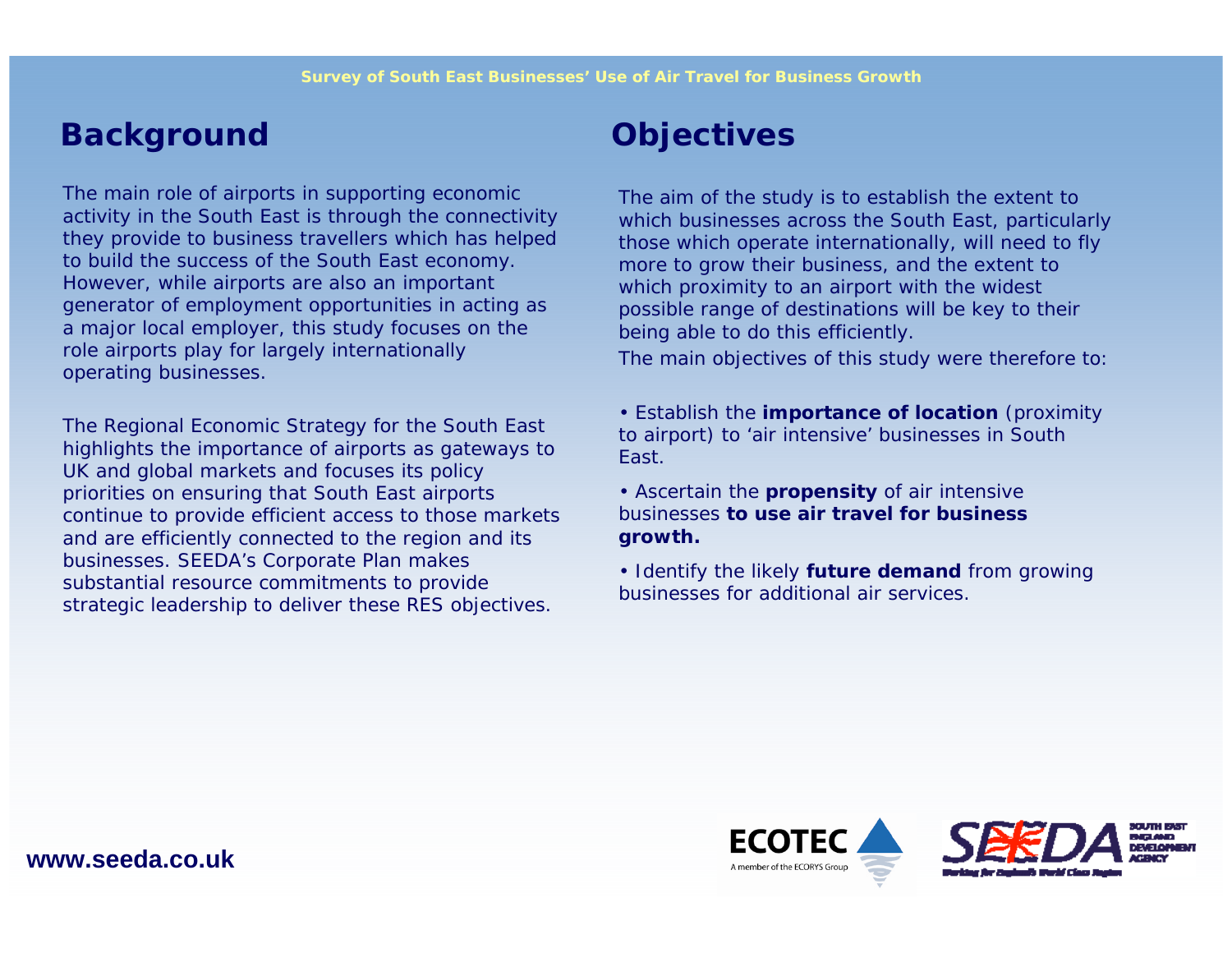According to analysis by Oxford Economics (2006) there are a number of sectors in the economy that are more likely to use air services. These sectors which:

- Spend a substantial share of their overall transport budget on air transport (>20%) and/or
- Have comparatively high levels of expenditure per head (>£1k).

York Aviation LLP has introduced a concept of 'air intensive' sectors' as part of their work on the English RDAs response to the Future of Air Transport consultation. The analysis by York Aviation showed that the South East economy is highly reliant on sectors that require access to air transports: in 2006 'air intensive sectors' according to York Aviation employed some 1.46 million people in the South East or 40% of the total workplace based employment in the region.

Through its supply chains this type of largely knowledge-based activity is not just an important source of revenue for a range of other SMEs across the South East but is increasingly globally focused, with operations, customers, suppliers and partners all over the world.

### **Air intensive sectors Airports as economic enablers**

- Role in expanding international trading in global economy (market reach to customers, suppliers).
- Key influence on business location decision-making ('first tier' factor for investment/ re-location\*).
- Closely linked to expansion of UK Knowledge Economy (air intensive sectors).
- Among 20 fastest growing UK sectors, 15 are classified as 'air intensive'†.
- Strong case for asserting that virtual connectivity (ICT) may actually reinforce and/ or expand demand for air travel as new markets are opened.

\*European Cities Monitor (2007) †ONS/ REMI-ECOTEC Model



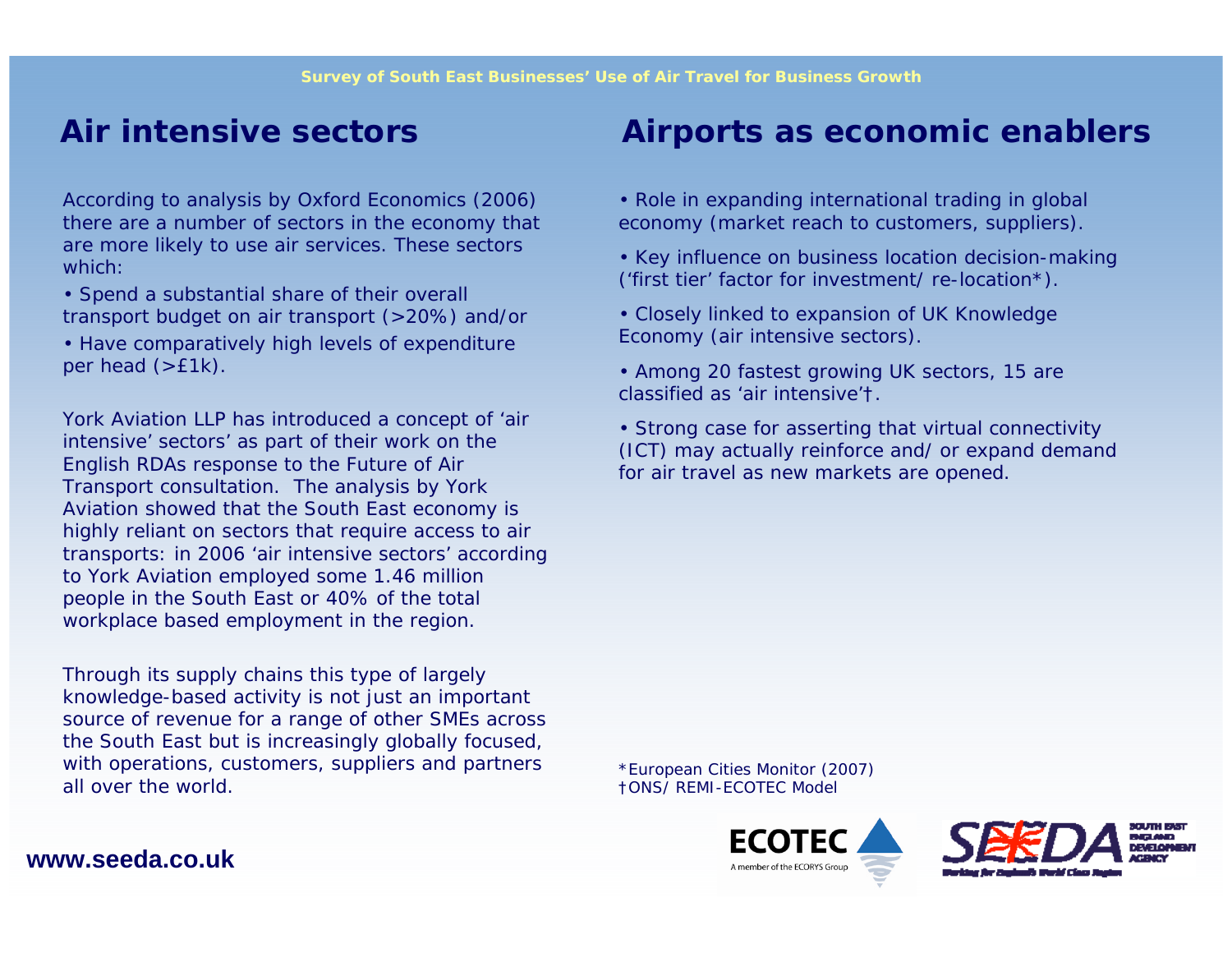### **Methodology / technical note**

**Telephone interviews** (CATI):

• A total number of 532 businesses in the air intensive sectors were interviewed between May-June 2009 (range of error +/-4.2%).

• All interviews were conducted with business owner/ MD/ directors.

#### **Air intensive sectors**

Based on the analysis by Oxford Economics and York Aviation, air intensive sectors have been redefined. These can be summarised within:

- Business/other services & financial intermediation
- Consumer services
- Manufacturing & production
- Transport

Together, these represent around a quarter of total employment in the South East.

#### **Geographical splits**

- **'Core area'**  Berkshire, Buckinghamshire, Surrey, Oxfordshire (296 interviews, range of error  $+/-5.7\%$ ).
- **'Wider area'**  Kent, East Sussex, West Sussex, Hampshire (236 interviews, range of error +/-6.4%)

**Quotas and weightings** were set to ensure the sample was representative of businesses in the 'air intensive business' population by sector (determined by Employment ABI (National Statistics) Data).

**NOTE:** Where possible, the results are shown by sector and company size (micro=1-10, small=11-49, medium 50-199, large=200+). Due to a small sample size, mainly in the manufacturing and transport sectors (which account for a lower share in the air intensive sectors) the range of error is higher as for the overall results.



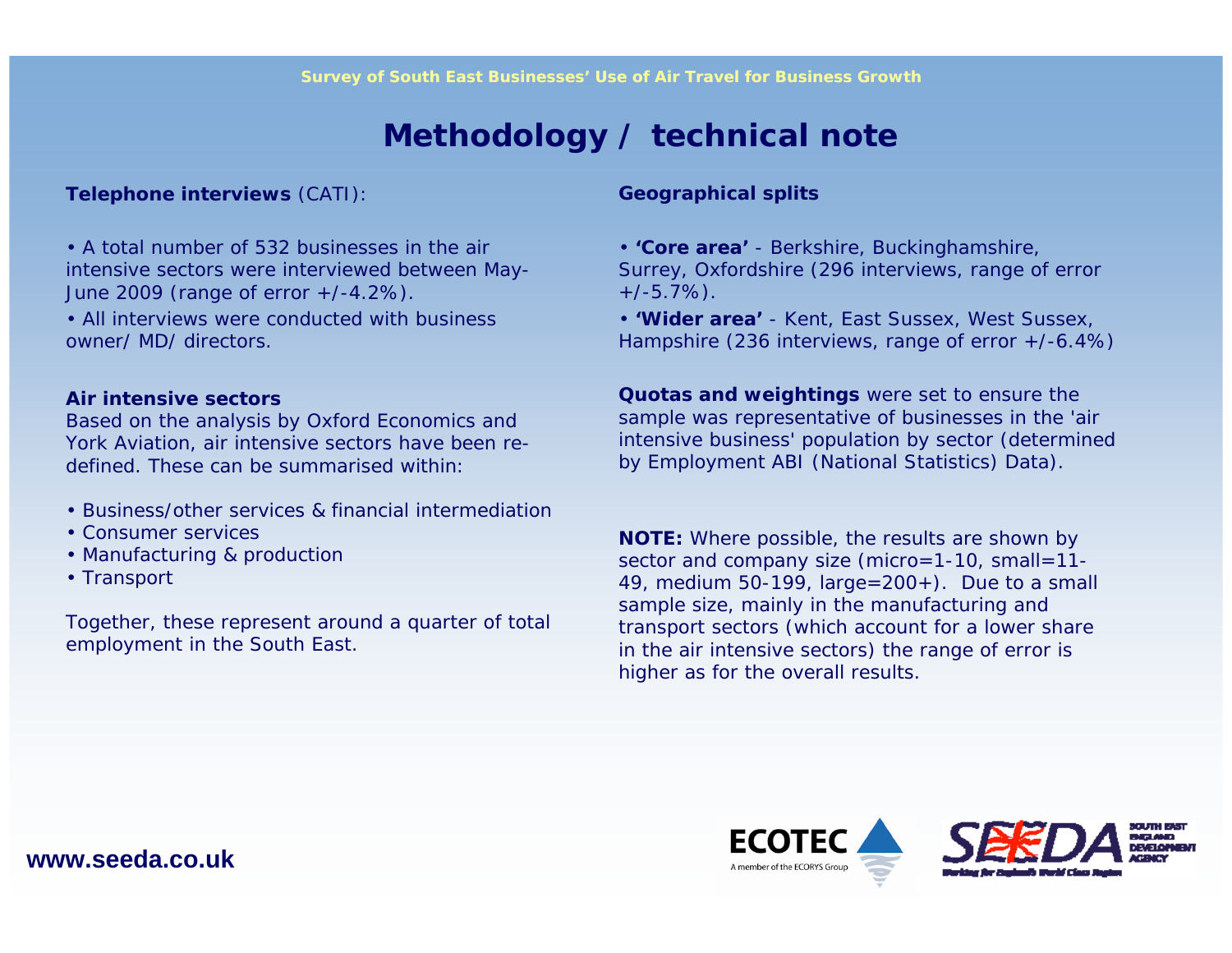**Survey of South East Businesses' Use of Air Travel for Business Growth**

## **A. Businesses' Use of Air Services**



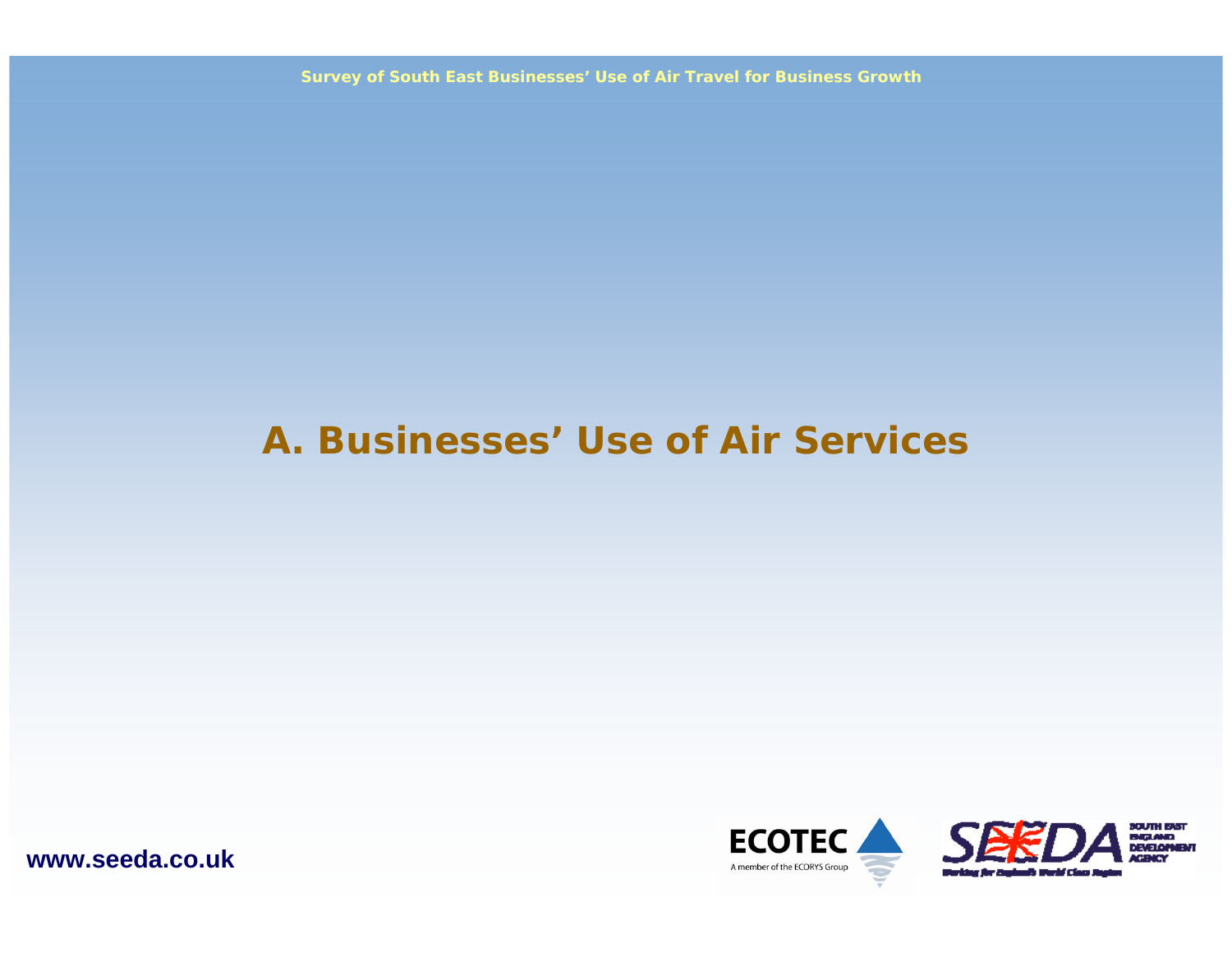### **Use of South East Airports**

**"Which airports do you currently use for business travel/ services?"**



• Heathrow used by >4 in 5 businesses, but more by businesses located in the Core area (92%).

• Gatwick also frequently used (68% overall), particularly by businesses in the Wider area  $(76%)$ .

• Heathrow most important overall for 3 in 5 businesses (3 in 4 in the Core area).

• Gatwick most important for a third of companies in the Wider area.

#### **" Of these, which is the most important airport to your business?"**

| <b>Airport</b> | Total | Core | <b>Wider</b> |
|----------------|-------|------|--------------|
| Heathrow       | 59%   | 74%  | 41%          |
| Gatwick        | 21%   | 13%  | 32%          |

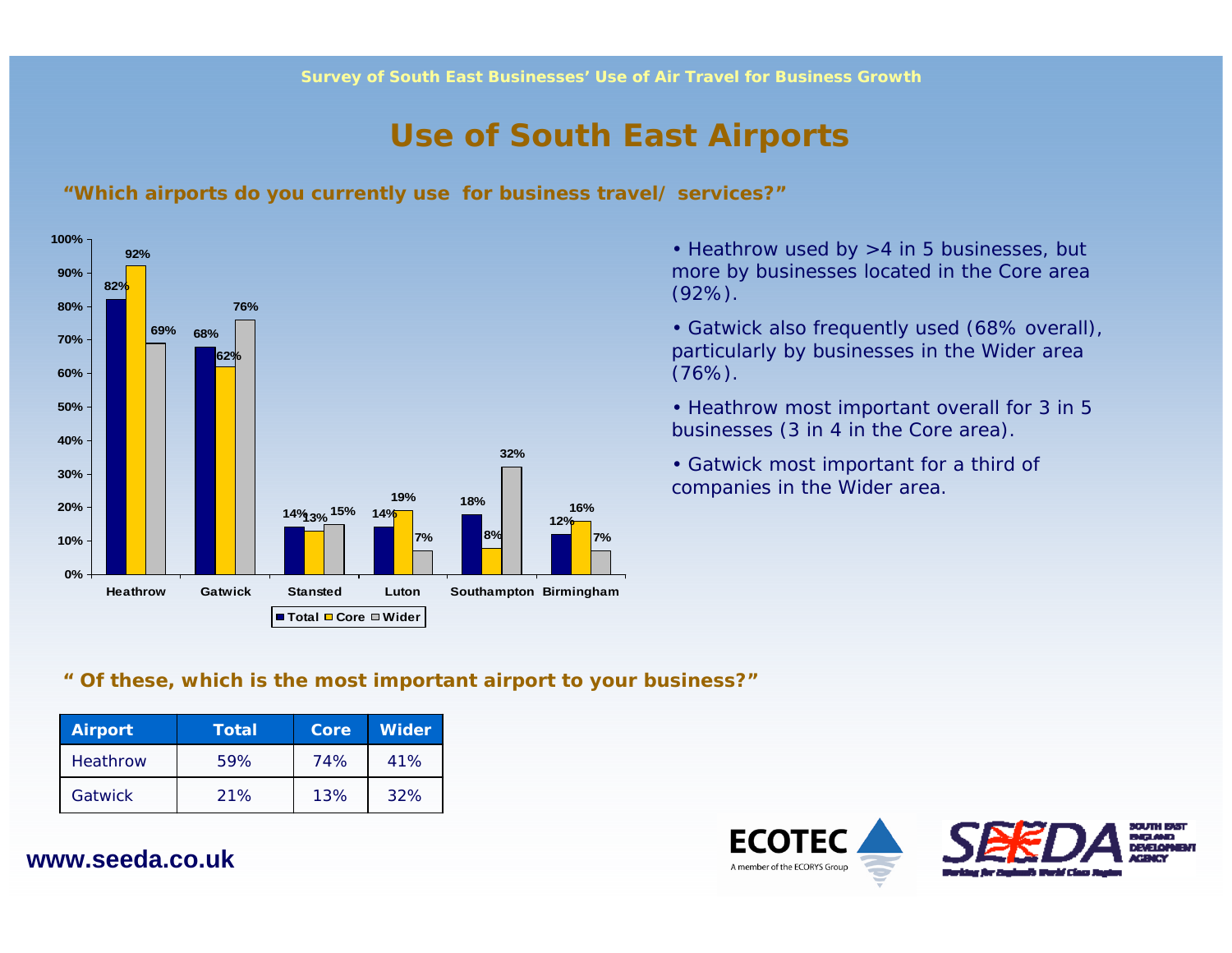### **Use of South East Airports**



**Heathrow Gatwick**

#### **"Which airports do you currently use for business travel/ services?"**

• Companies in the transport and manufacturing sector are more likely to fly from Heathrow.

• However, firms in the manufacturing and transport sector are also more likely to use Gatwick (above average), companies in the service sector are in line with the average, consumer services is below average.

• Larger firms tend to use Heathrow more. Small firms make more use of Gatwick.





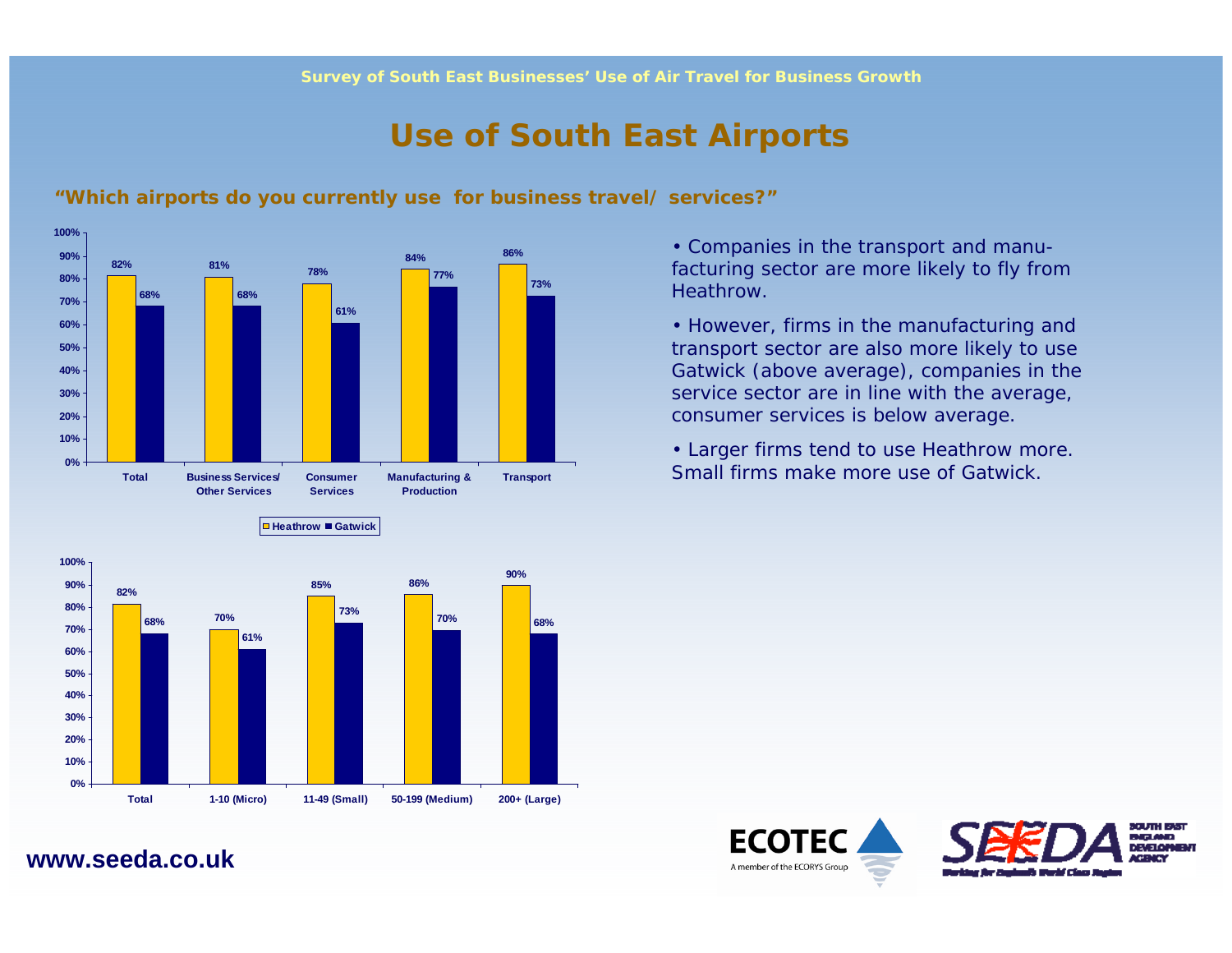### **Use of South East Airports**



#### **" Of these, which is the most important airport to your business?"**

- Heathrow is slightly more important for companies in the service and transport sector.
- Heathrow is significantly more important for large businesses and also more important for medium sized companies.
- Gatwick is more important to companies in the manufacturing and consumer services sector and to micro businesses.
- NOTE: Southampton airport is the most important airport for almost 10% of businesses.



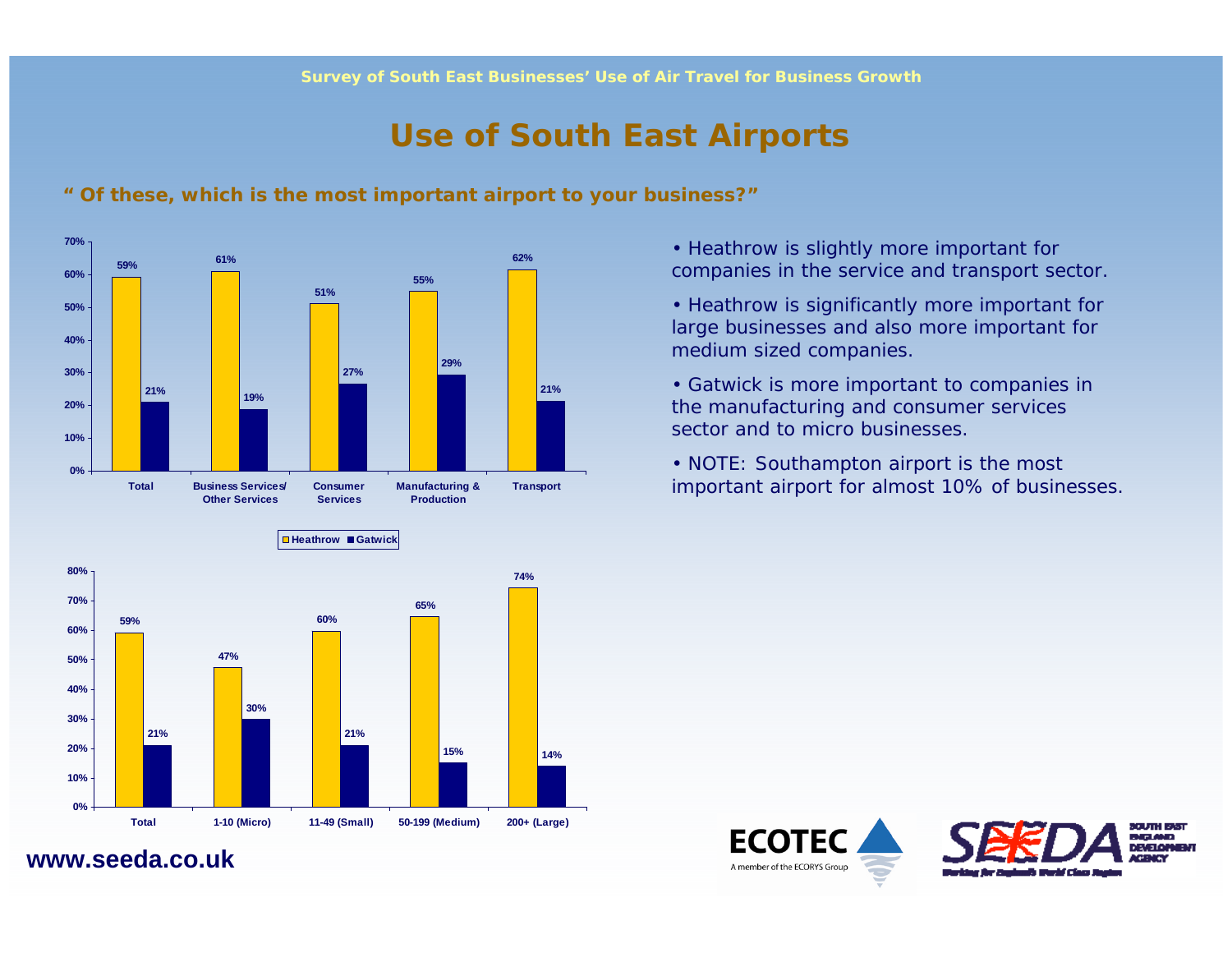### **Purpose and frequency of flights**

#### **"How often does your company use air services for the following purposes?"**



■ Weekly ■ Monthly ■ Quarterly ■ Annually ■ Never ■ Don't know

• Businesses most frequently use air services for 'servicing clients' and/or 'marketing and sales'.

• Air services also important for 'management of company/ subsidiaries' (i.e. internal company travel), 'supplier relationships' and/or 'express deliveries'.

• Companies based in the Core area tend to fly more frequently.

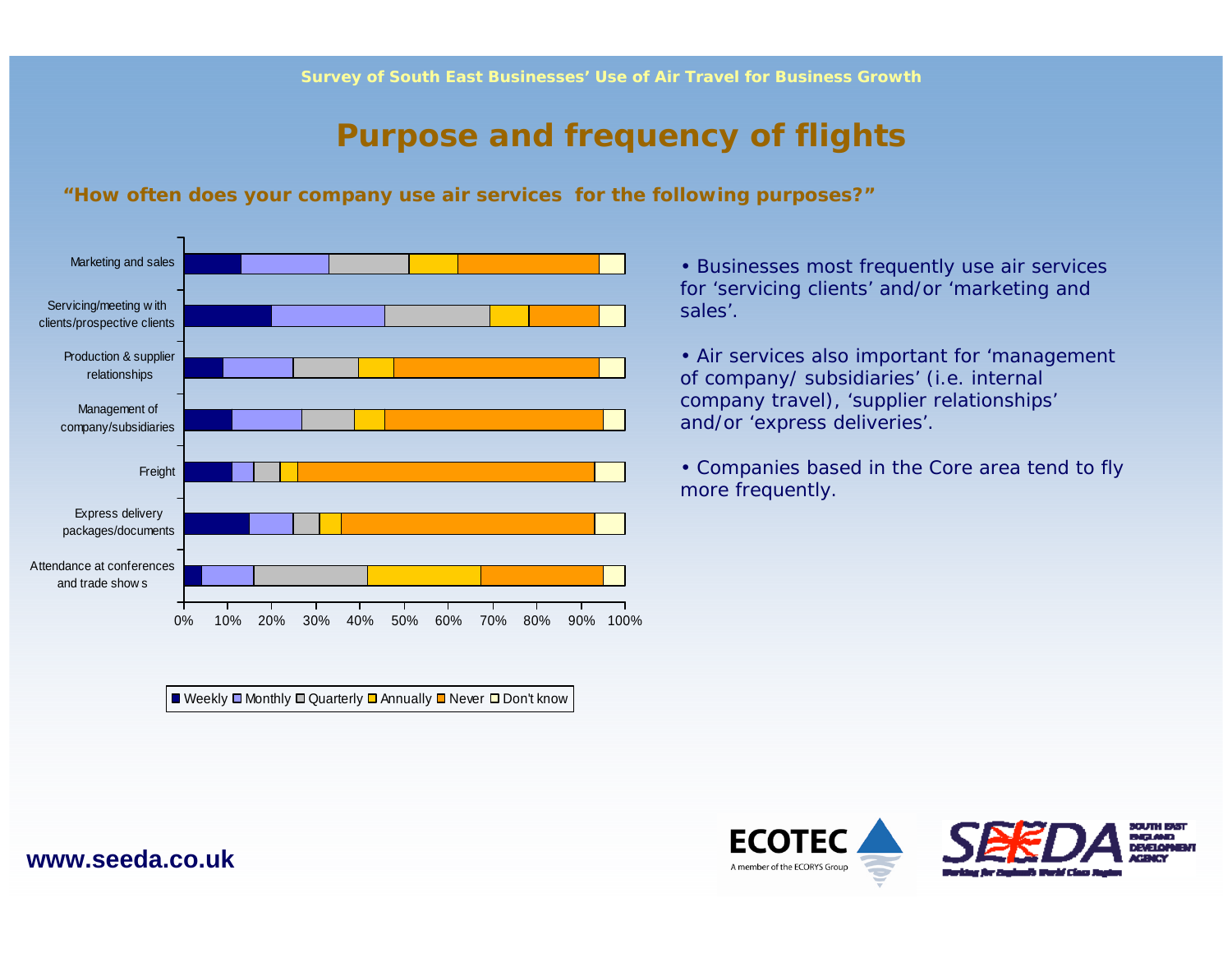### **Purpose and frequency of flights**

#### **"How often does your company use air services for the following purposes?" – weekly/monthly**

|                                                       | <b>Total</b> | Business- /<br><b>Other Services</b> | <b>Consumer</b><br><b>Services</b> | Manufacturing<br>& Production | Transport | $1 - 10$<br>(Micro) | $11 - 49$<br>(Small) | 50-199<br>(Medium) | $200+$<br>(Large) |
|-------------------------------------------------------|--------------|--------------------------------------|------------------------------------|-------------------------------|-----------|---------------------|----------------------|--------------------|-------------------|
| <b>Marketing and sales</b>                            | 33%          | 35%                                  | 17%                                | 29%                           | 41%       | 23%                 | 29%                  | 41%                | 50%               |
| Servicing/meeting with<br>clients/prospective clients | 46%          | 49%                                  | 29%                                | 53%                           | 48%       | 35%                 | 47%                  | 52%                | 54%               |
| <b>Production and supplier</b><br>relationships       | 24%          | 25%                                  | 7%                                 | 37%                           | 32%       | 17%                 | 22%                  | 28%                | 41%               |
| Management of company/<br>subsidiaries                | 27%          | 28%                                  | 15%                                | 25%                           | 32%       | 15%                 | 20%                  | 37%                | 50%               |
| Freight (movement of goods)                           | 15%          | 14%                                  | 5%                                 | 24%                           | 29%       | 10%                 | 13%                  | 23%                | 18%               |
| <b>Express delivery</b><br>packages/documents         | 25%          | 24%                                  | 20%                                | 24%                           | 32%       | 15%                 | 22%                  | 34%                | 30%               |
| Attendance at conferences and<br>trade shows          | 15%          | 16%                                  | 7%                                 | 20%                           | 18%       | 7%                  | 14%                  | 20%                | 29%               |

• Marketing & Sales is most important for companies in the transport and business-/ other services sector, and for large and medium sized companies.

• Servicing/meeting with clients (or prospective clients) is the most important for the manufacturing & production sectors, followed by business-/ other services, and for large and medium sized firms, but also small firms.

- Production and supplier relationships is significantly more important for manufacturing & production and large firms.
- Internal company travel is essential especially for the transport sector and large companies.
- Companies in the consumer service industry and micro firms tend to fly below average.



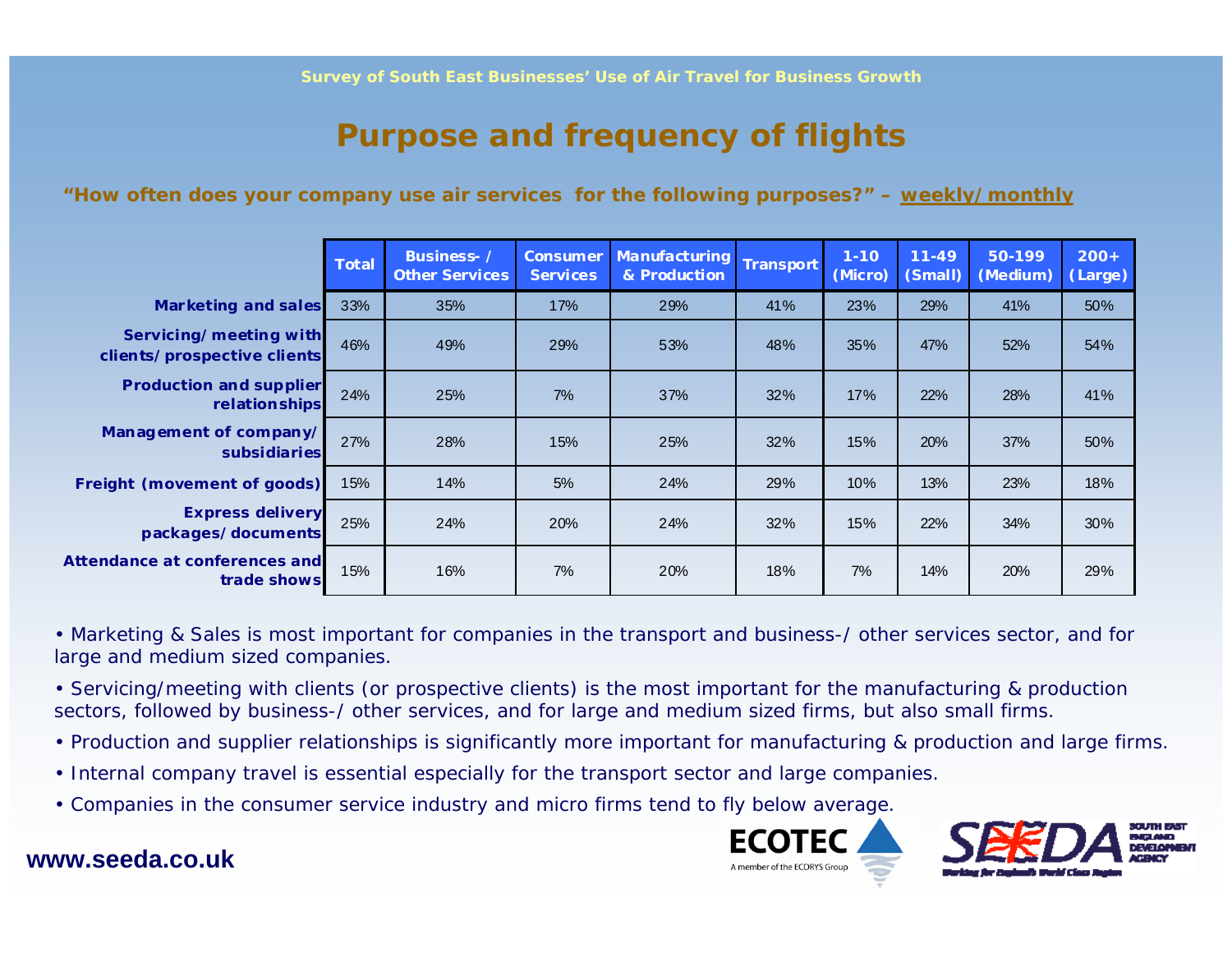### **Destinations**

#### **" How frequently does your business use air services to the following destinations?"**



•More then 40% businesses make weekly or monthly flights to Europe.

- 1 in 3 businesses make weekly/ monthly domestic (UK) flights.
- Approaching 40% companies make at least quarterly flights to North America.

• More firms in the Core area fly to European destinations weekly/monthly (45% vs 38%) or to North America at least quarterly (40% vs 32%).

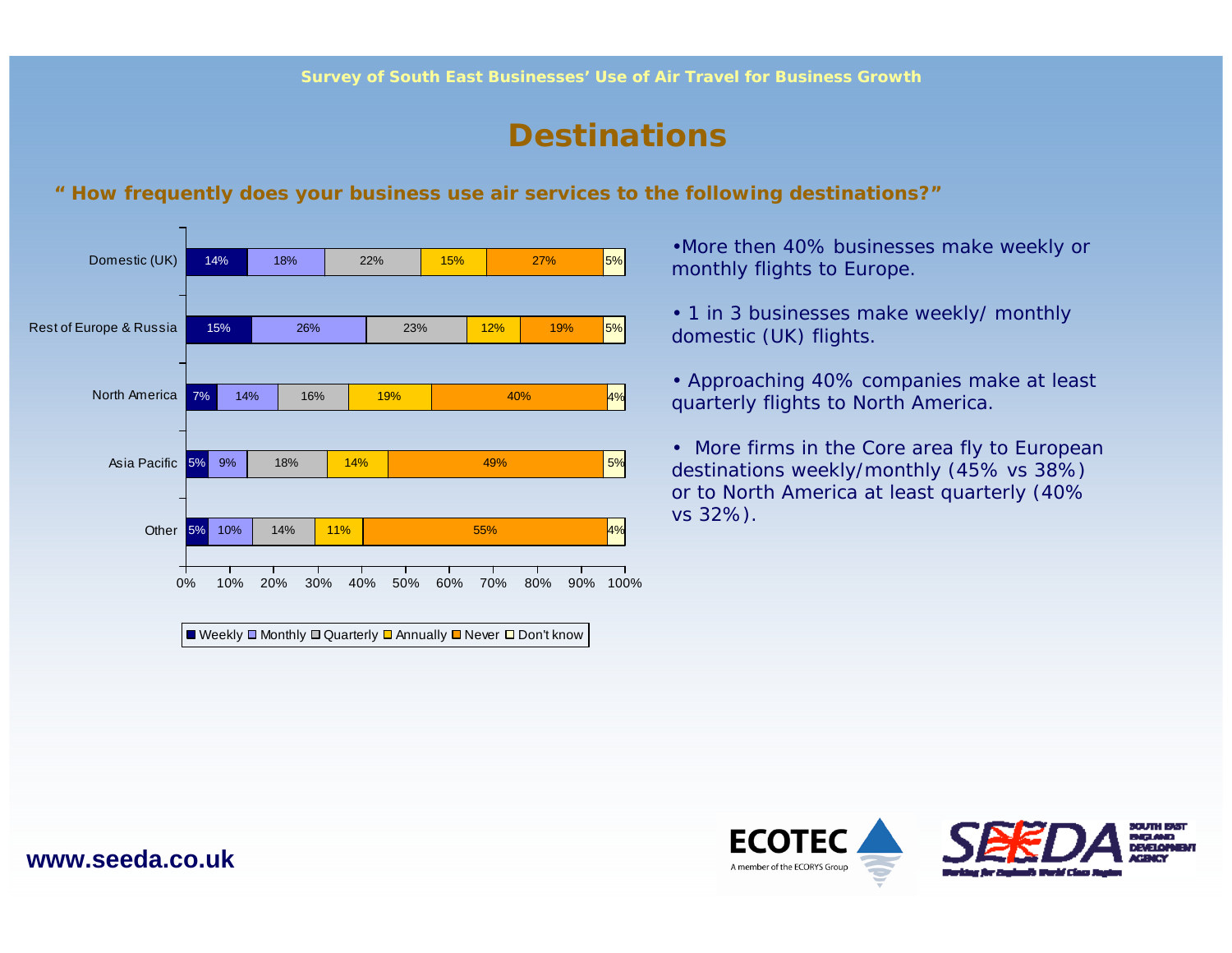### **Destinations**

**" How frequently does your business use air services to the following destinations?" – weekly/monthly**

|                                     | Total | Business-/<br><b>Other Services</b> | <b>Services</b> | <b>Consumer Manufacturing</b><br>& Production | <b>Transport</b> | $1 - 10$ | $11 - 49$ | 50-199<br>(Micro) (Small) (Medium) (Large) | $200+$ |
|-------------------------------------|-------|-------------------------------------|-----------------|-----------------------------------------------|------------------|----------|-----------|--------------------------------------------|--------|
| <b>Domestic</b>                     | 31%   | 32%                                 | 20%             | 39%                                           | 37%              | 18%      | 31%       | 38%                                        | 46%    |
| <b>Rest of Europe &amp; Russial</b> | 42%   | 41%                                 | 37%             | 43%                                           | 48%              | 31%      | 42%       | 49%                                        | 46%    |
| <b>North Americal</b>               | 21%   | 20%                                 | 12%             | 22%                                           | 29%              | 13%      | 16%       | 28%                                        | 38%    |
| <b>Asia Pacific</b>                 | 14%   | 12%                                 | 7%              | 18%                                           | 26%              | 9%       | 14%       | 16%                                        | 28%    |
| <b>Otherl</b>                       | 15%   | 12%                                 | 10%             | 20%                                           | 28%              | 12%      | 12%       | 18%                                        | 25%    |

• Companies in the manufacturing and transport sectors tend to fly more frequently, as do large and medium sized companies.

• The consumer services sector reports the lowest flying frequency, also micro sized companies tend to fly less then the average.

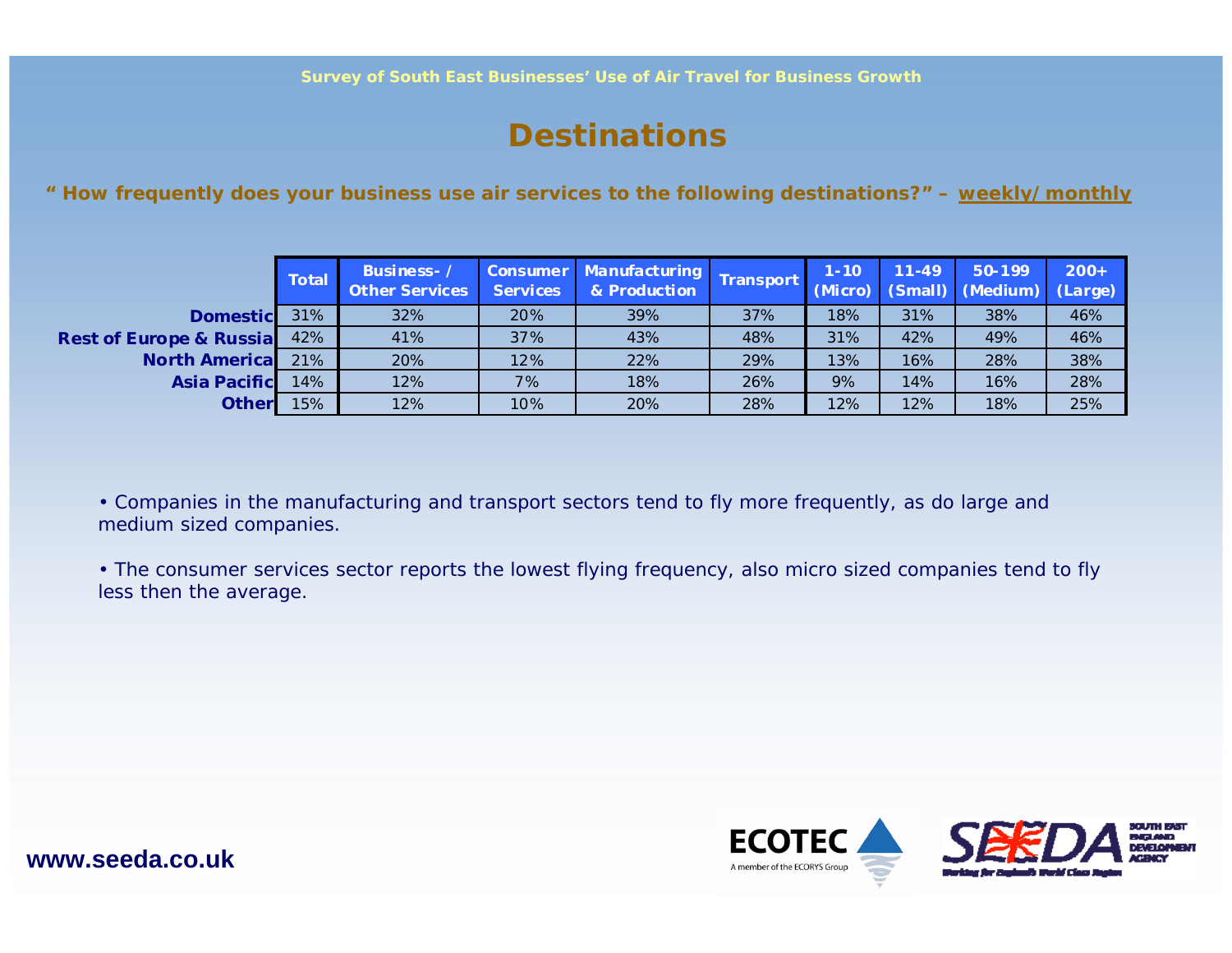### **Availability factors**



#### **" In terms of the air services available, how important are…?"**

Essential ロVery important ロ Important ロ Somewhat important ロ Irrelevant ロ Don't know

• More then 1 in 2 businesses rated the availability of 'direct flights' as either 'essential/ or very important'. This was even more significant for businesses operating in the Core area (58% vs 49%).

• Notably, 'ease of access to airports' and 'low fares' are also regarded as highly significant factors among businesses (1 in 2)

• Ease of access particularly important for firms in the Core area (51% vs 43%).

• Frequency essential/ or very important for almost half of companies (44%), but more so for companies in the Core area (46% vs 41%).

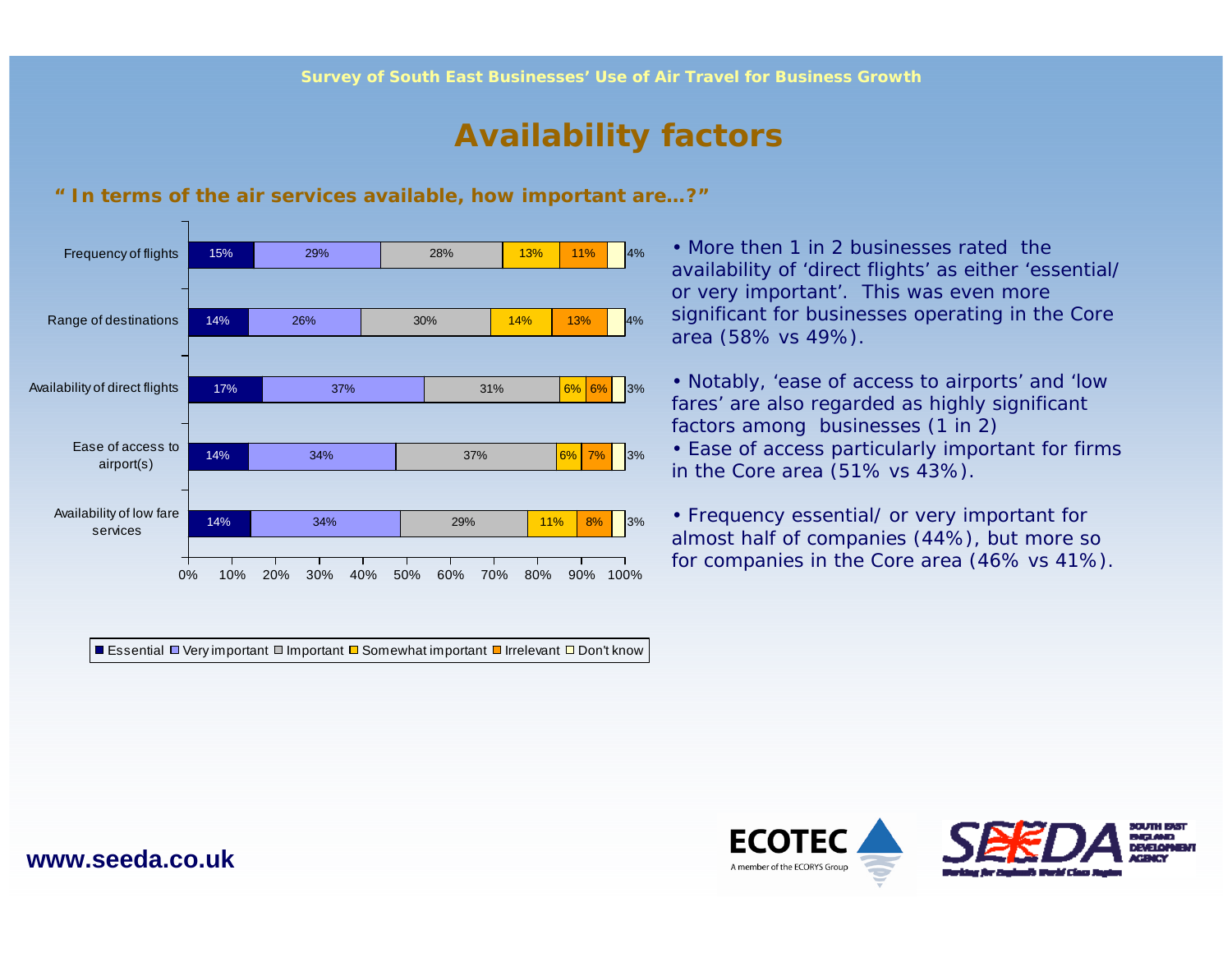### **Availability factors**

#### **" In terms of the air services available, how important are…?" - essential/ very important**

|                                          | <b>Total</b> | <b>Business-</b><br><b>Other Services</b> | <b>Consumer</b><br><b>Services</b> | <b>Manufacturing</b><br>& Production | Transport | $1 - 10$<br>(Micro) | $11 - 49$ | 50-199<br>(Small) (Medium) | $200+$<br>(Large) |
|------------------------------------------|--------------|-------------------------------------------|------------------------------------|--------------------------------------|-----------|---------------------|-----------|----------------------------|-------------------|
| <b>Frequency of flights</b>              | 44%          | 43%                                       | 34%                                | 43%                                  | 56%       | 38%                 | 42%       | 48%                        | 56%               |
| <b>Range of destination</b>              | 39%          | 36%                                       | 37%                                | 47%                                  | 51%       | 33%                 | 39%       | 41%                        | 50%               |
| <b>Availability of direct flights</b>    | 54%          | 53%                                       | 44%                                | 49%                                  | 65%       | 47%                 | 59%       | 56%                        | 48%               |
| Ease of access to airport (road/rail)    | 48%          | 50%                                       | 39%                                | 45%                                  | 50%       | 43%                 | 52%       | 46%                        | 49%               |
| <b>Availability of low fare services</b> | 49%          | 47%                                       | 49%                                | 45%                                  | 56%       | 41%                 | 49%       | 53%                        | 53%               |

• The frequency of flights is especially important to companies in the transport sector and for large and medium sized companies.

• Range of destinations is more important to companies in the transport and manufacturing & production sectors. It is also more important to large companies.

• Direct flights are rated especially high by companies in the transport sector, and by small and medium sized companies.

• Ease of access to the airport is most important to companies in the businesses-/ other services and transport sectors, and by small firms.

• Low fare flights is above average essential/ very important for companies in the transport sector, medium and large sized companies.

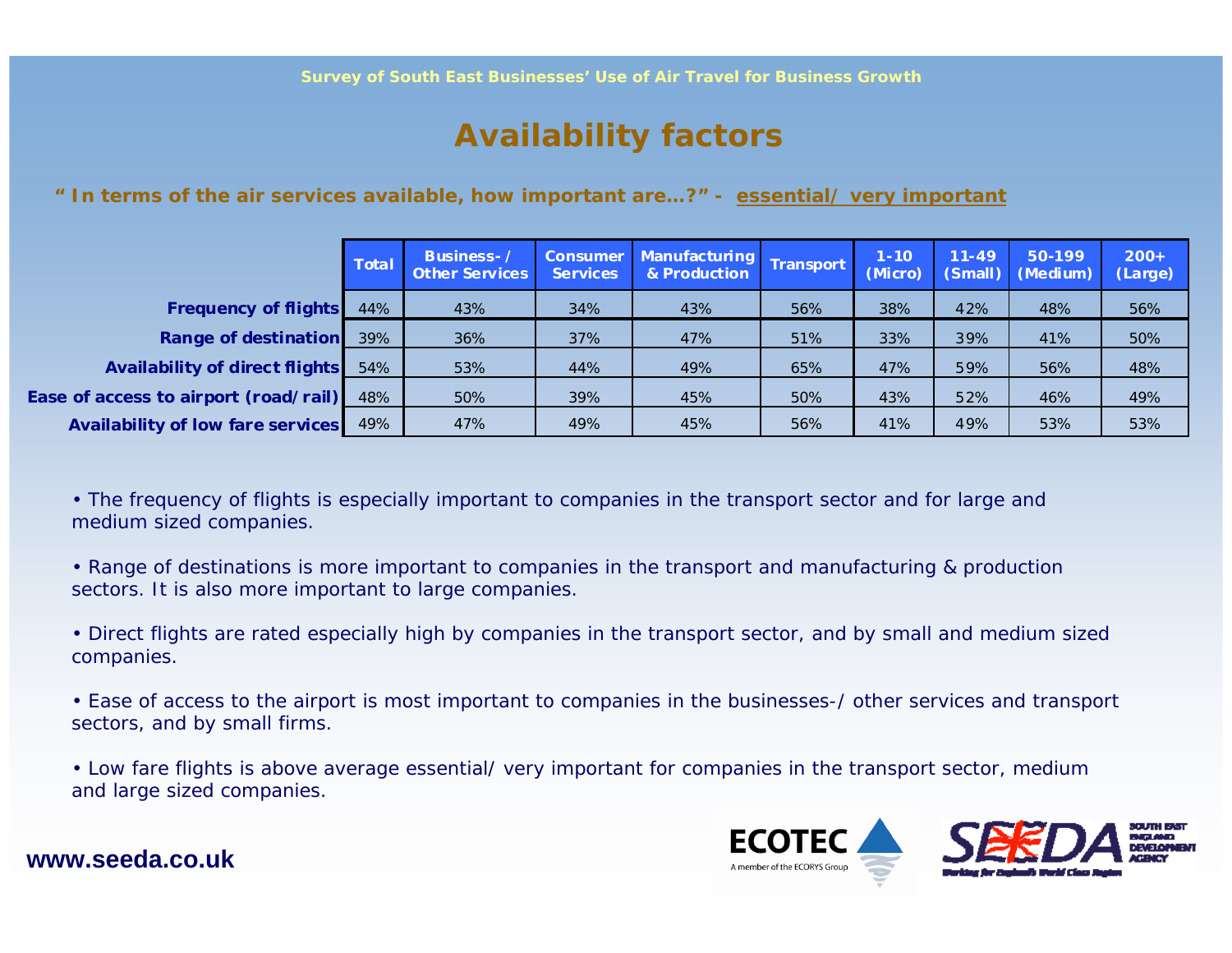### **Potential substitutes for air services**

**"Thinking about your current business operations, to what extent do you think your use of air services could be substituted by these other modes of transport/forms of communication?"**



• Use of ICT is reported to be more likely to replace the need for air services then road and rail.

•15% of companies say their use of air services could be substituted by the use of ICT to a large extend, 41% expect it to reduce the need to fly somewhat.

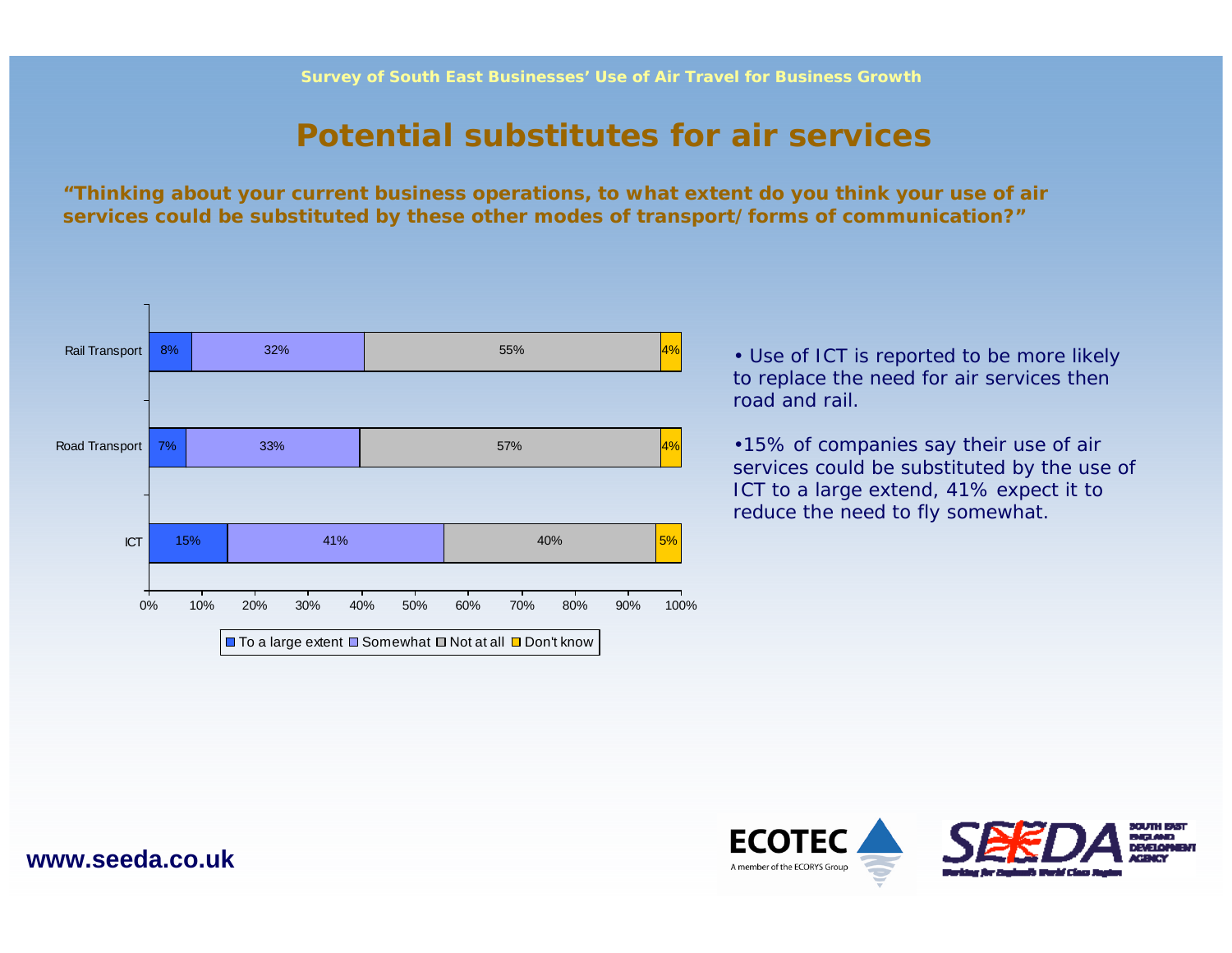### **Potential substitutes for air services**

**"Thinking about your current business operations, to what extent do you think your use of air services could be substituted by these other modes of transport/forms of communication?" - to a large extend**

|                       | <b>Total</b> | Business Services/ Consumer Manufacturing Transport<br><b>Other Services</b> |     | Services & Production |     | $1 - 10$ | $11 - 49$ | 50-199<br>(Micro) (Small) (Medium) (Large) | $200 +$ |
|-----------------------|--------------|------------------------------------------------------------------------------|-----|-----------------------|-----|----------|-----------|--------------------------------------------|---------|
| <b>Rail transport</b> | 8%           | 7%                                                                           | 20% | 2%                    | 7%  | 10%      | 8%        | 7%                                         | 11%     |
| <b>Road transport</b> | 6%           | 6%                                                                           | 7%  | 6%                    | 7%  | 6%       | 6%        | 7%                                         | 9%      |
| ICT                   | 15%          | 13%                                                                          | 22% | 12%                   | 15% | 14%      | 12%       | 16%                                        | 20%     |

• There are some interesting differences between the sectors: Companies in the consumer services sector, which tend to fly less often then the average, are the most likely to say that use of air services could be substituted to a large extend by rail or road transport and ICT.

• However, large companies, who tend to have a higher flight frequency, are also more likely to say that these aspects could substitute their need to fly to a large extend.

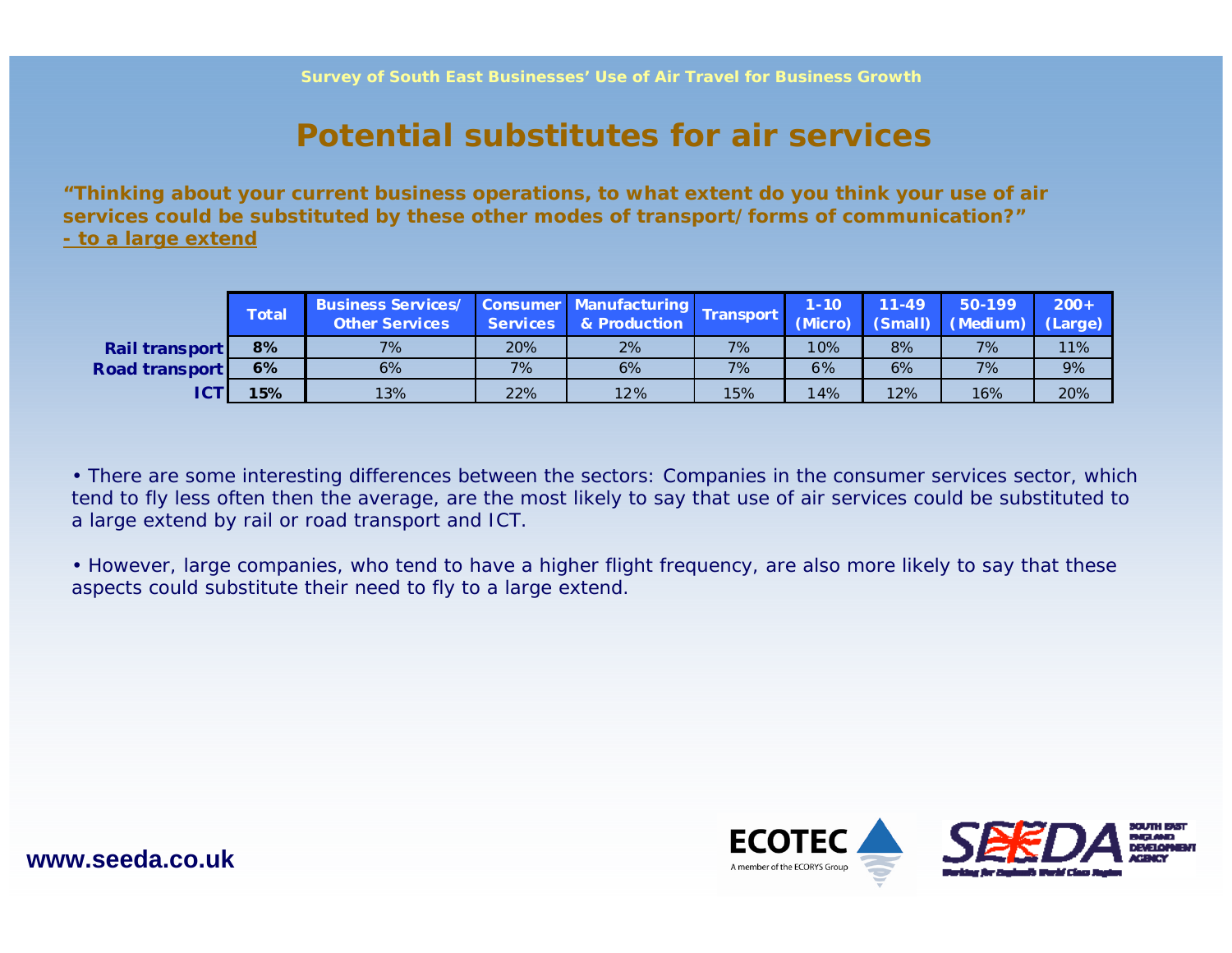**Survey of South East Businesses' Use of Air Travel for Business Growth**

## **B. Importance of Proximity**



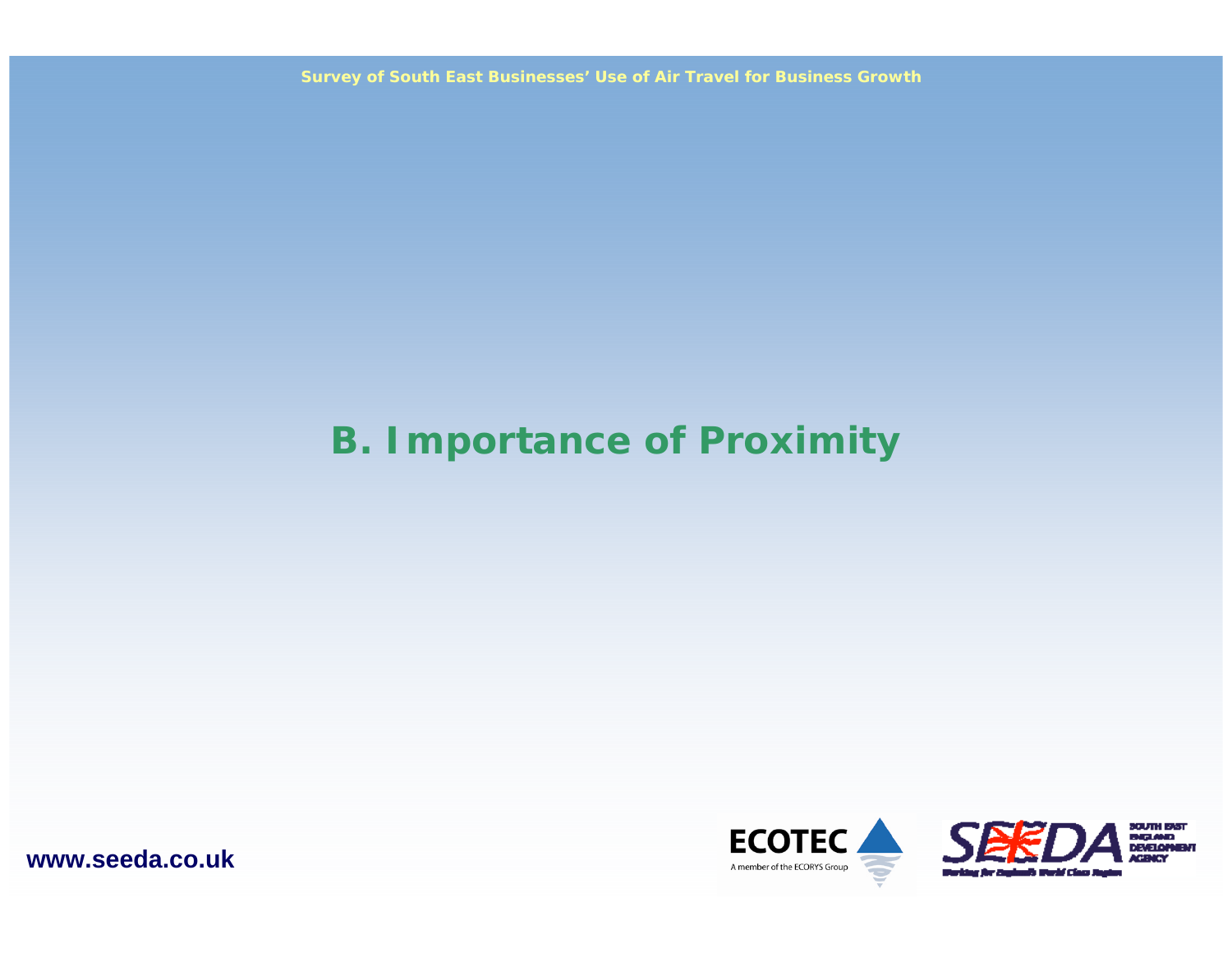### **Proximity to airports**

**"How important would you say the proximity to air services/ airports is to the location of your company in the South East?"**



Essential ロ Very important ロ Important ロ Somewhat important ロ Irrelevant ロ Don't know

• Approaching two-thirds of businesses regard proximity to airports as at least 'important' (>2 in 5 as at least 'very important').

• Approaching one-half of businesses in Core area regard proximity as either 'essential' or 'very important' (47% vs 37%).

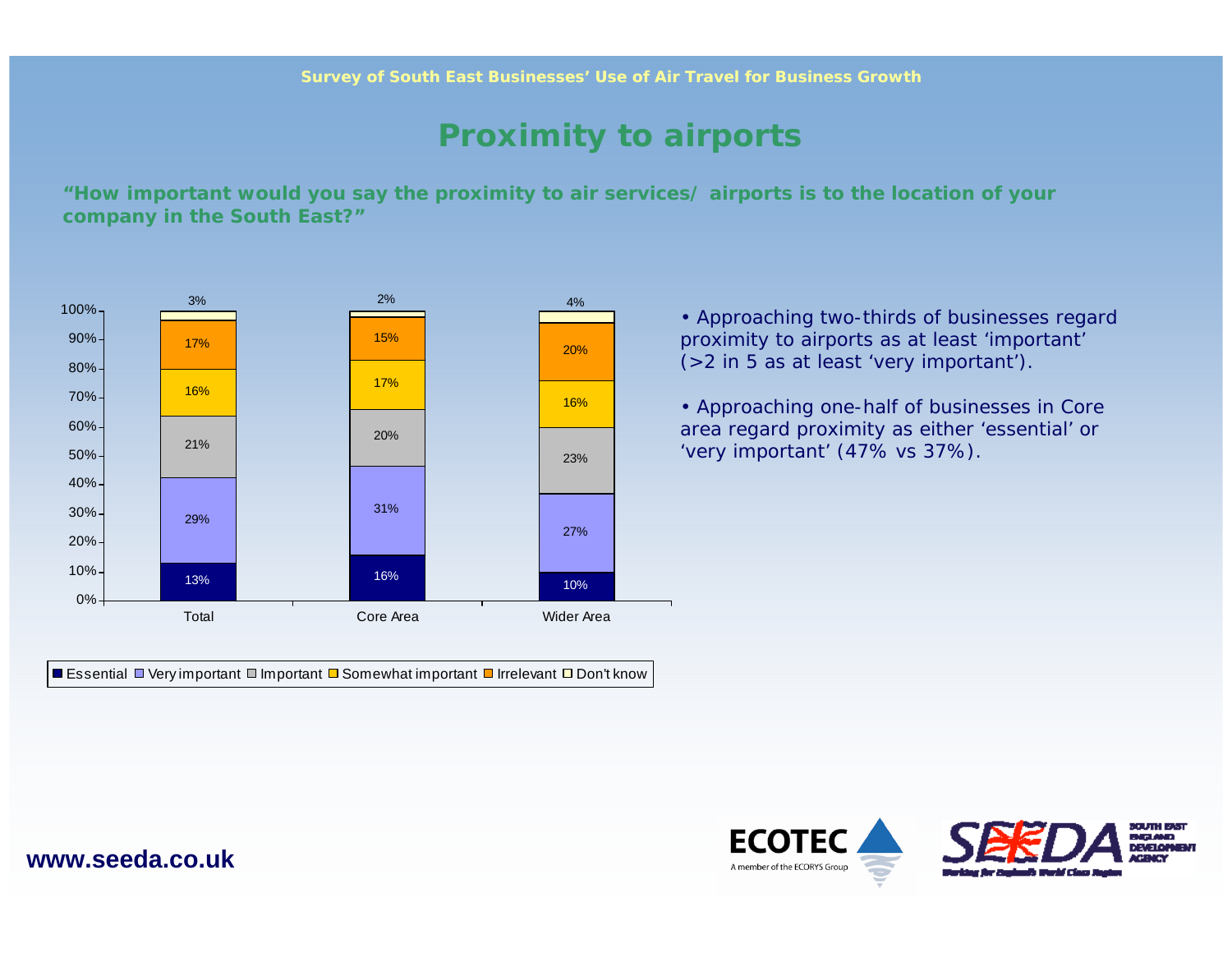### **Proximity to airports**

**"How important would you say the proximity to air services/ airports is to the location of your company in the South East?" – essential/ very important**



• Proximity to air services is most important for companies in the consumer services sector, 1 in 2 says it is essential or very important (although this sector tends to have the lowest flight frequency).

• Small and large companies are also more inclined to regard proximity as essential / very important to their business.

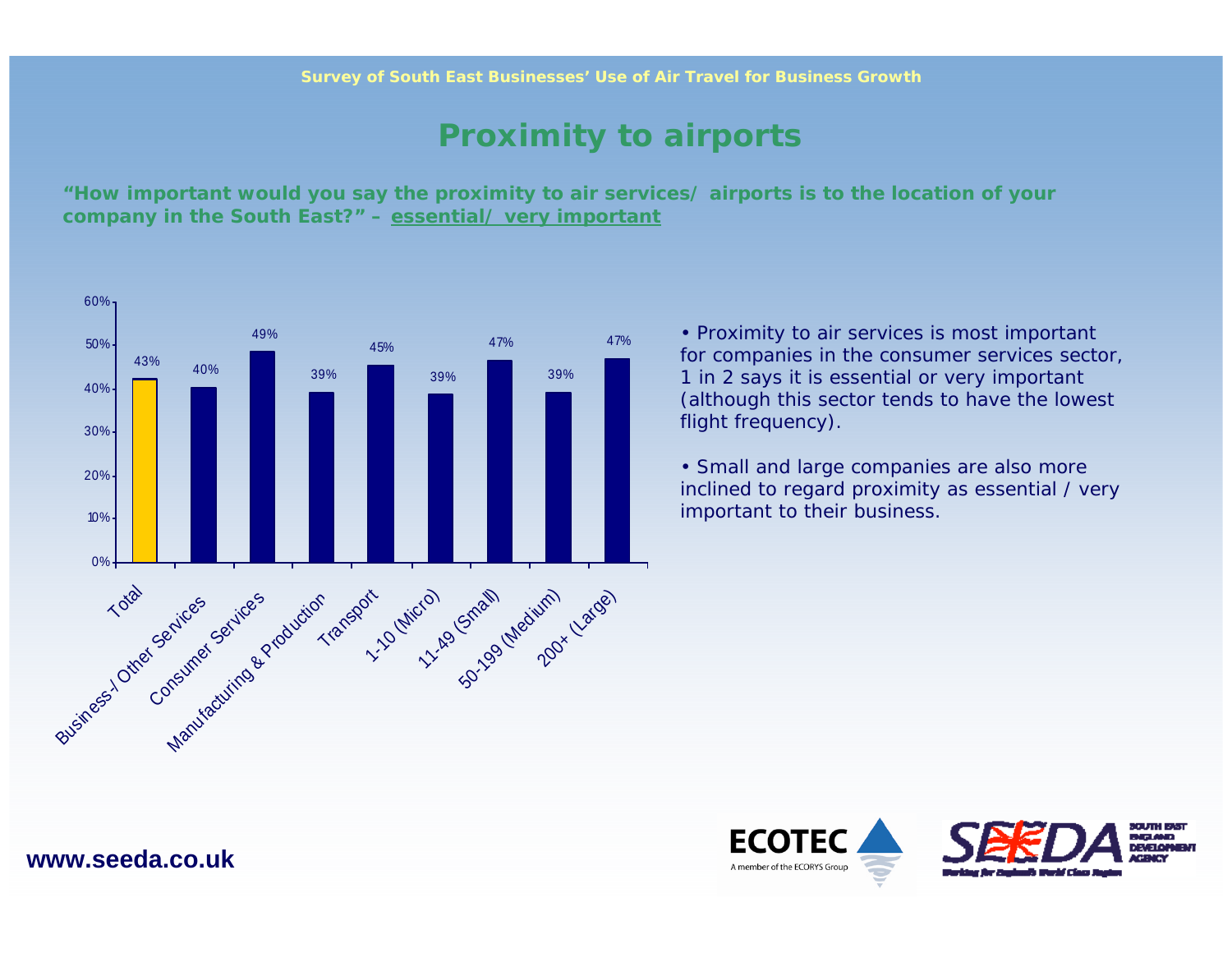### **Airports as a locational factor**

**" Which of the following factors would you rate as 'important' to the location of your business operations in the South East?"**

|                                                                                  | <b>Total</b> | Core | <b>Wider</b> |
|----------------------------------------------------------------------------------|--------------|------|--------------|
| Proximity to air services/<br>airports                                           | 51%          | 54%  | 47%          |
| <b>Availability of qualified staff</b>                                           | 50%          | 55%  | 43%          |
| Ease of access to local<br>markets, customers or<br>clients                      | 37%          | 42%  | <b>29%</b>   |
| Road and rail transport<br>links with other parts of the<br>UK / internationally | 58%          | 60%  | 56%          |
| <b>Availability of suitable</b><br>business premises                             | 44%          | 44%  | 44%          |
| <b>Attractive living</b><br>environment for employees                            | 41%          | 43%  | 39%          |

• Almost 6 in 10 rate road and rail transport links as important locational factor.

• Half of all companies rate availability of qualified staff and proximity to air services as important factor for the location of their business. These are generally more important to businesses in the core area.

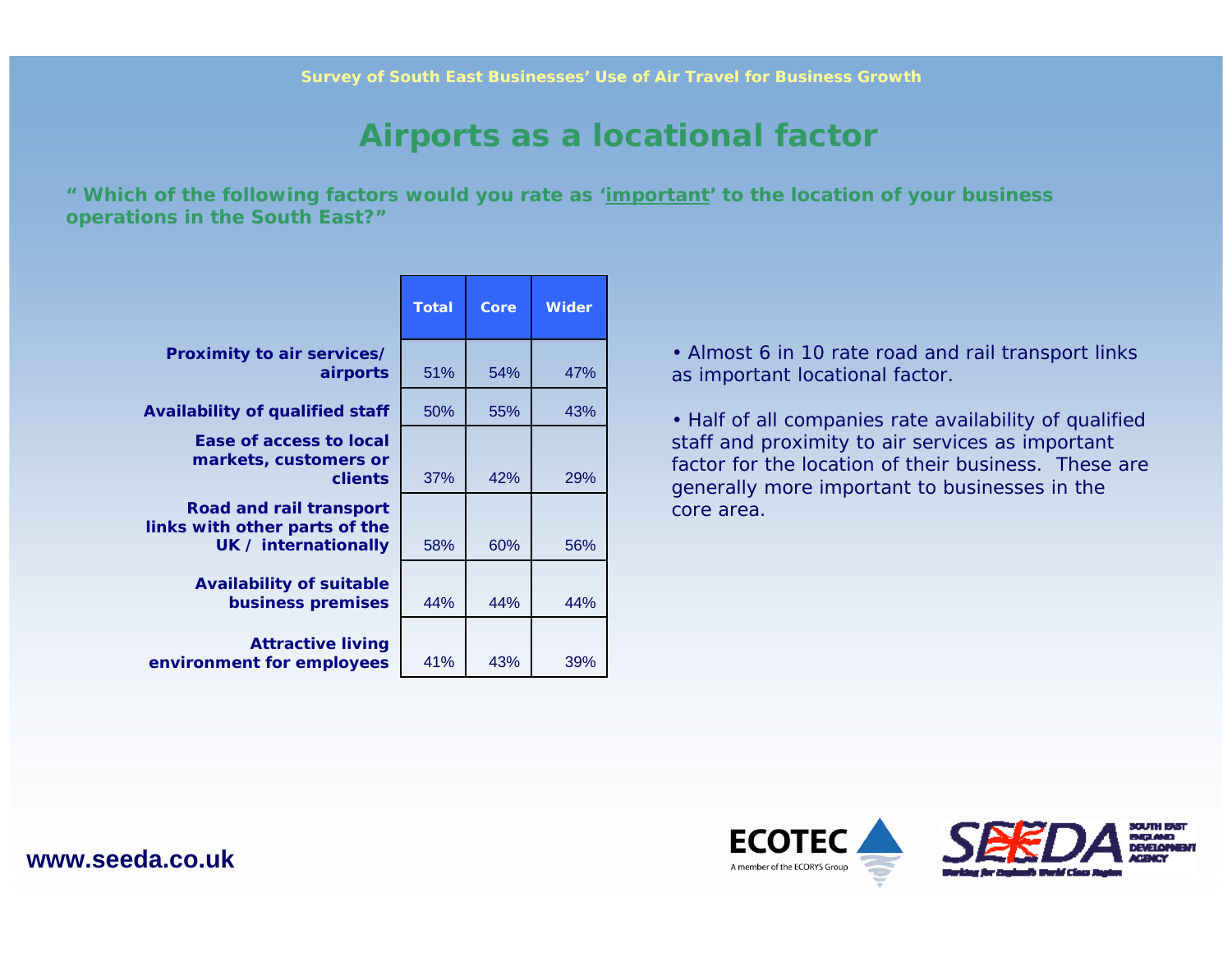### **Airports as a locational factor**

**" Which of the following factors would you rate as 'important' to the location of your business operations in the South East?"**

|                                                                                  | <b>Total</b> | <b>Business-/</b><br><b>Other Services</b> | <b>Consumer</b><br>Services | Manufacturing<br>& Production | Transport | $1 - 10$<br>(Micro) | $11 - 49$<br>(Small) | 50-199<br>(Medium) | $200+$<br>(Large) |
|----------------------------------------------------------------------------------|--------------|--------------------------------------------|-----------------------------|-------------------------------|-----------|---------------------|----------------------|--------------------|-------------------|
| Proximity to air services/<br>airports                                           | 51%          | 49%                                        | 51%                         | 59%                           | 56%       | 46%                 | 56%                  | 51%                | 49%               |
| Availability of qualified staff                                                  | 50%          | 50%                                        | 39%                         | 41%                           | 61%       | 38%                 | 53%                  | 60%                | 42%               |
| Ease of access to local markets,<br>customers or clients                         | 37%          | 38%                                        | 29%                         | 37%                           | 38%       | 32%                 | 35%                  | 45%                | 33%               |
| Road and rail transport links<br>with other parts of the UK /<br>internationally | 58%          | 59%                                        | 63%                         | 41%                           | 56%       | 52%                 | 64%                  | 59%                | 56%               |
| <b>Availability of suitable business</b><br>premises                             | 44%          | 41%                                        | 39%                         | 31%                           | 62%       | 36%                 | 50%                  | 49%                | 35%               |
| <b>Attractive living environment</b><br>for employees                            | 41%          | 40%                                        | 49%                         | 43%                           | 39%       | 37%                 | 42%                  | 49%                | 28%               |

• There are some interesting differences in the importance of locational factors between sectors and company size. One example is that consumer services rate road and rail links most important. This sector has the lowest flight frequency but is more inclined then other sectors to rate rail/road and ICT as suitable substitutes to air travel.

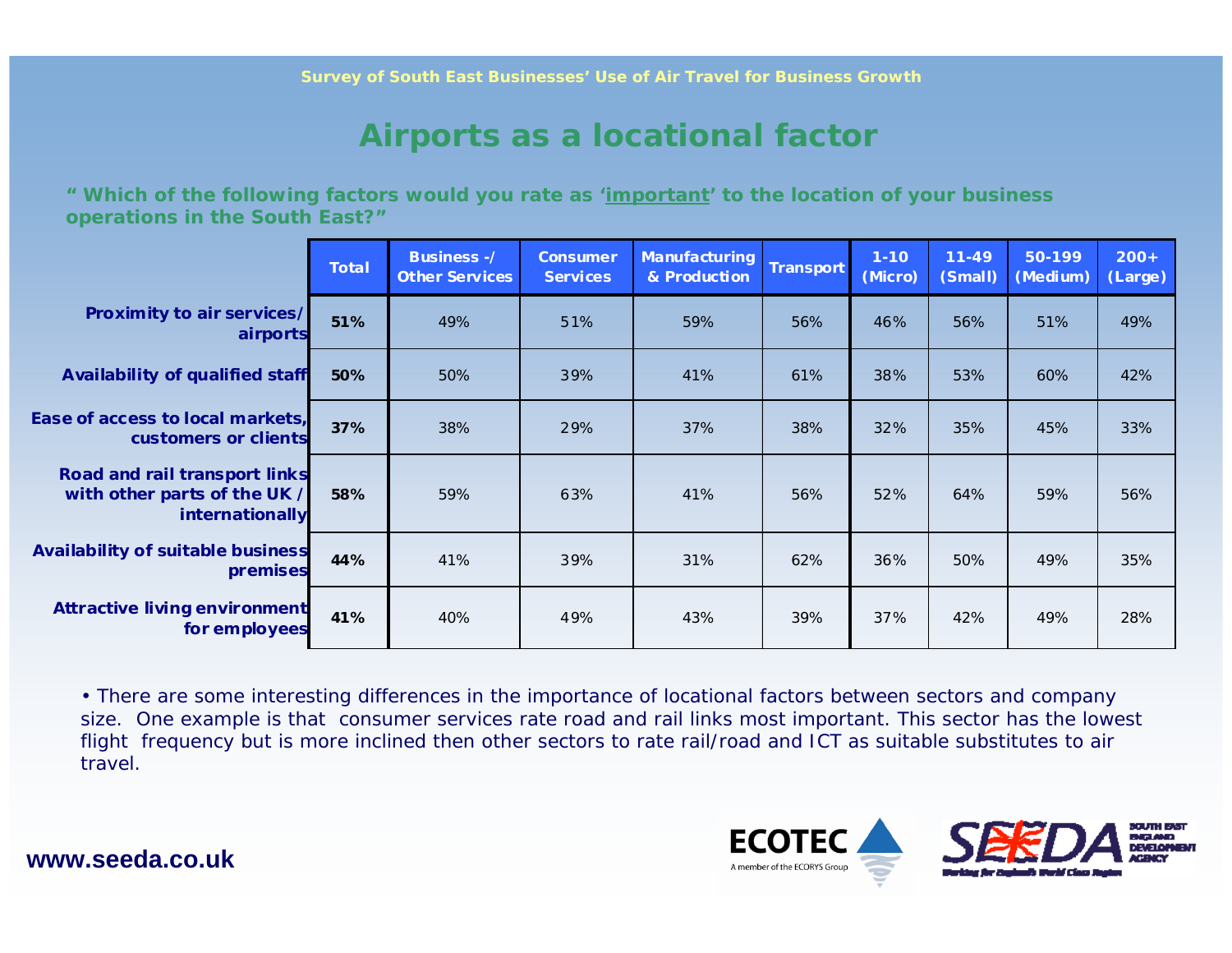### **Airports as a competitiveness factor**

**"To what extent does the ready availability of air services increase your business competitiveness, in terms of…?"**



• Access to potential markets/customers significantly increases business competitiveness, say 27% of the surveyed companies. This is more so for companies based in the Core area (29% vs 25%). This factor is also more then average significant for the transport sector and large companies.

• Access to company HQ/subsidiaries is also more significant for firms in the Core area (20% vs 14%).

• Not surprisingly, access to HQ/subsidiaries is significantly more significant for large companies (27%), which tend to be more internationally connected.

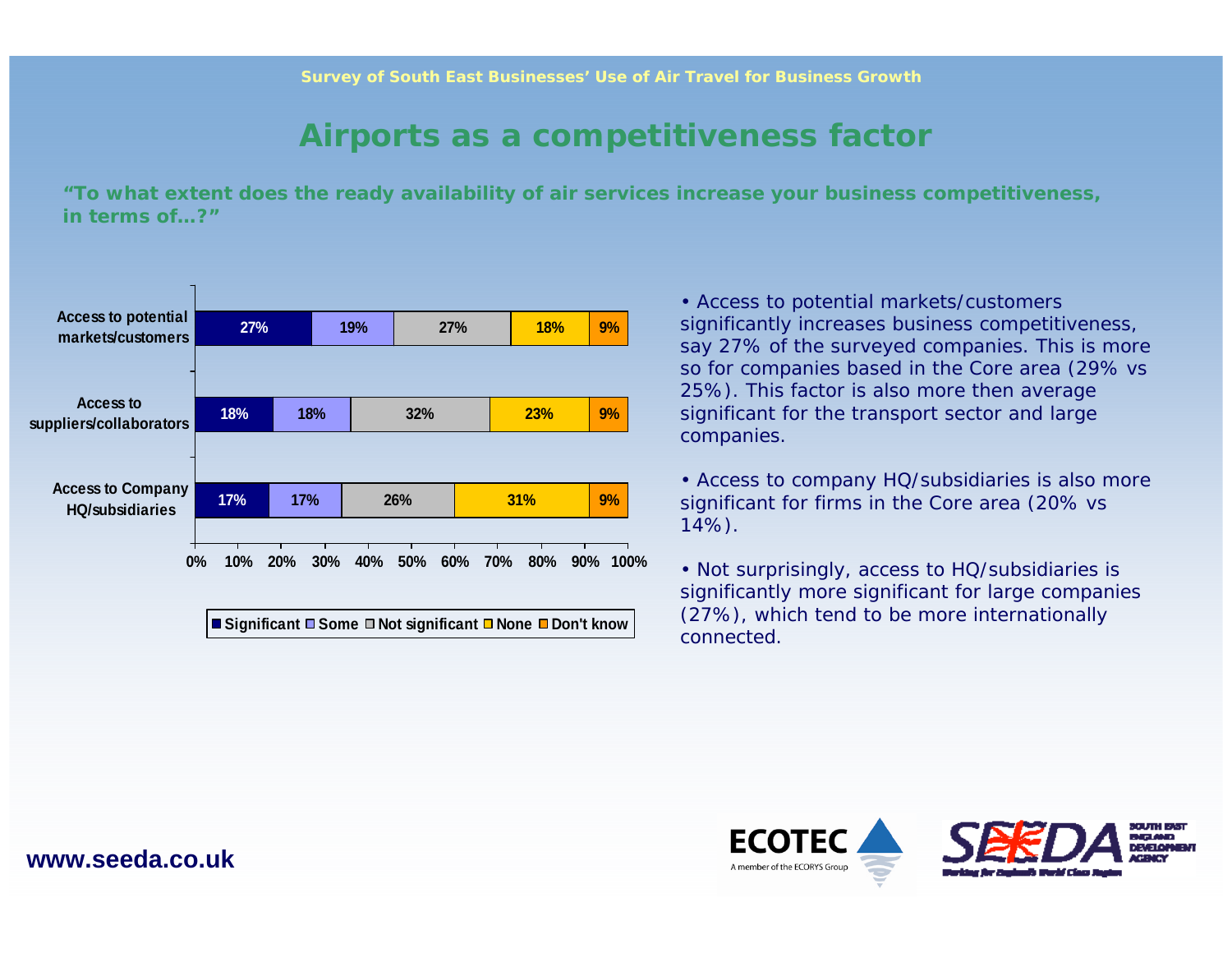**Survey of South East Businesses' Use of Air Travel for Business Growth**

## **C. Future use of air services**



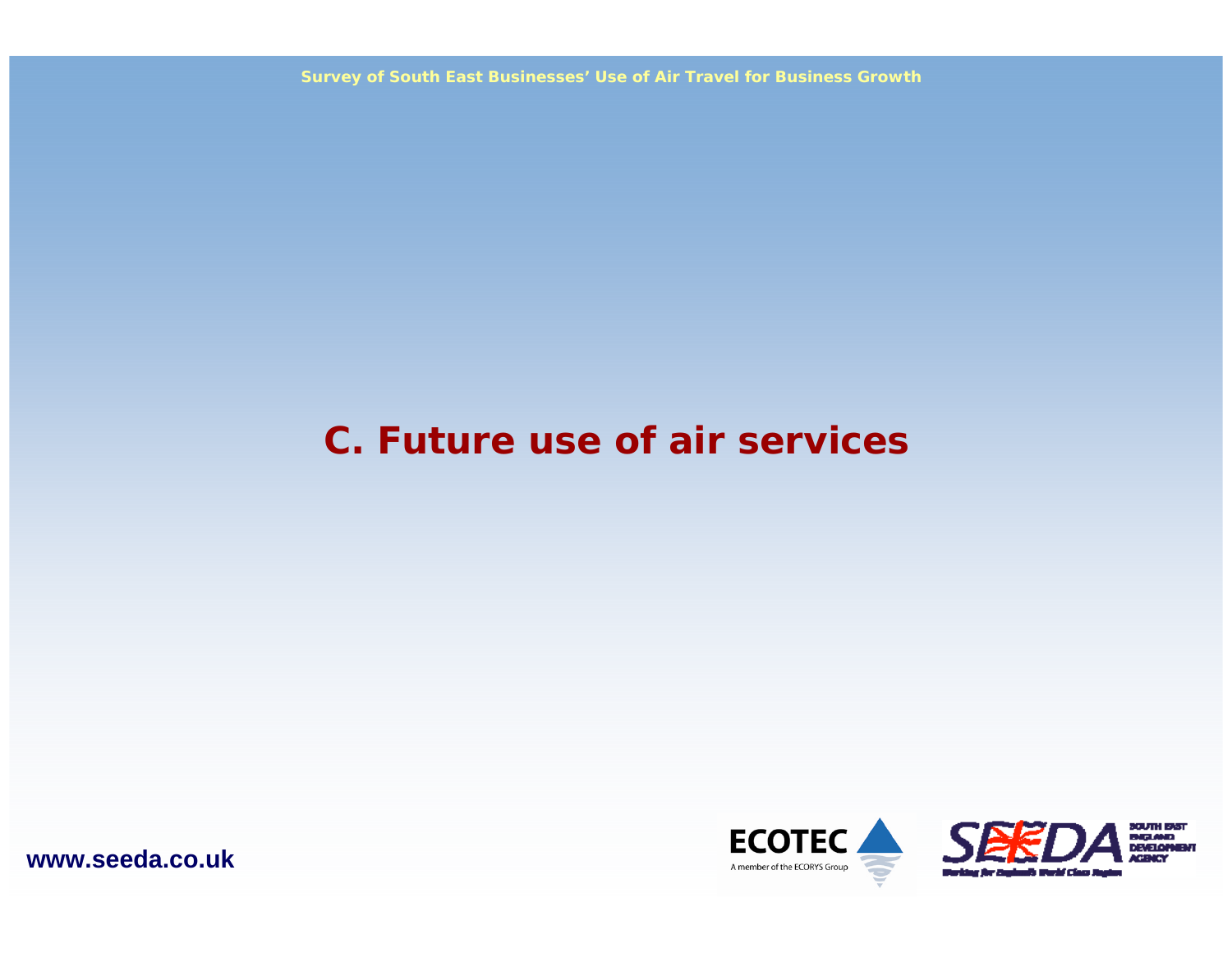### **Future demand**

**"Notwithstanding the current economic climate, how do you expect your organisation's requirement for air services to change over the medium to long term?"\***



• Positive balance (10%) of SE companies anticipate increasing requirement for air services.

• Companies in the Wider area are more likely to say that their future demand will increase (18% vs 26%).

• **Among those expecting increased demand:**  some 70% businesses foresee growth in existing UK and overseas markets; 2 in 5 growth in new/ emerging markets. This is expected more by companies based in the Core area (47% vs 40%).

• **Among those expecting reduced demand:**  rising costs was cited by the highest proportion of businesses (45%).

• Other notable factors cited were 'increased use of ICT' (1 in 3), and 'corporate attitudes to climate change' (1 in 4).

**\*NOTE: there might be some variation in companies' definition of medium and long term. A mean could be 2-5 years (medium) and 5 years+ (long) .**

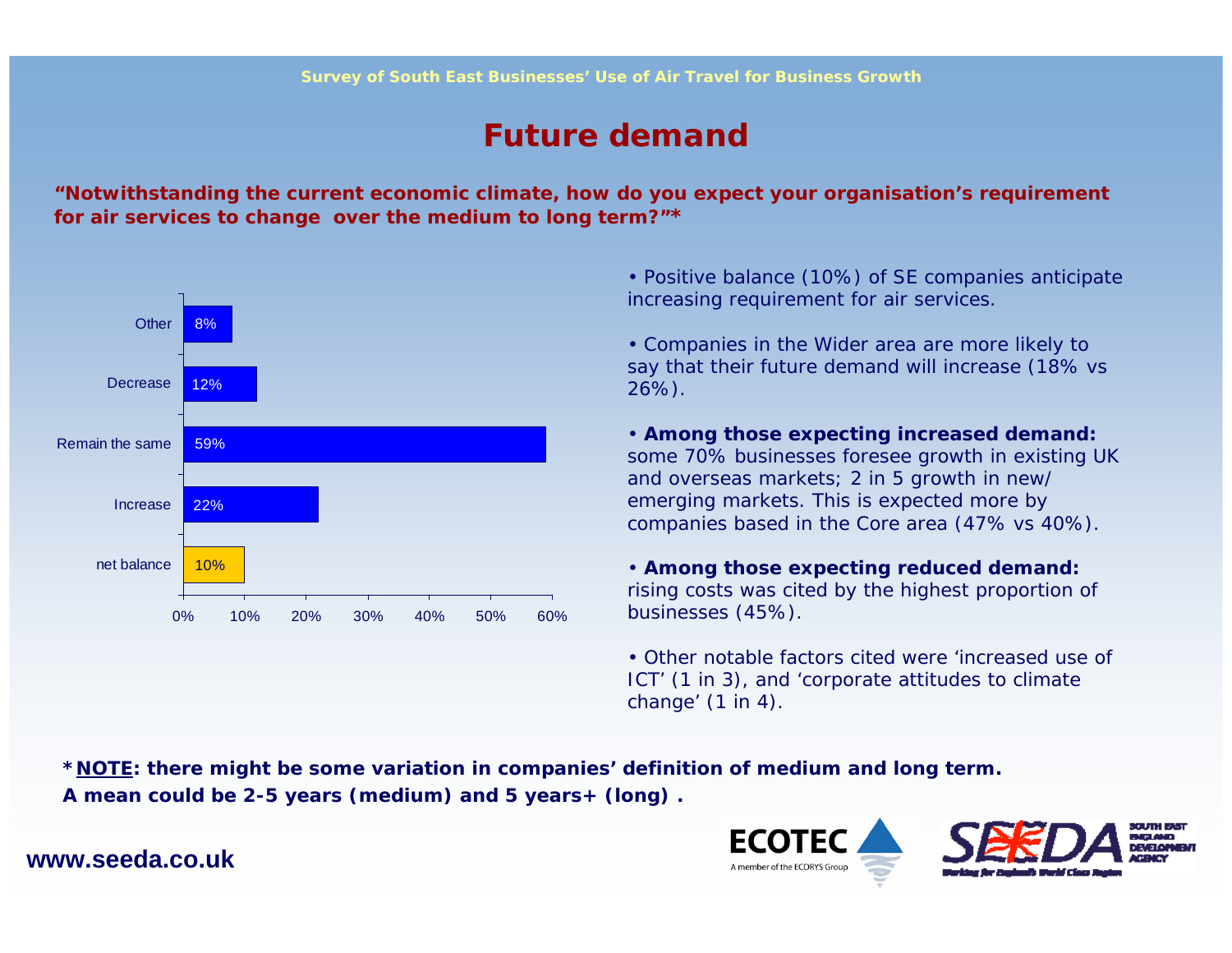### **Future demand**

**"Notwithstanding the current economic climate, how do you expect your organisation's requirement for air services to change over the medium to long term?"**



• An interesting trend can be seen here: those who already fly frequently (transport, manufacturing & production, large companies) tend to have a lower net-balance.

• The consumer services sector (which currently tends to fly less frequently then the average) has the highest share of companies to say their need to fly more will increase.

- Large companies show a negative net-balance, meaning more firms expect the need to fly to decrease.
- Small companies have the highest net-balance, one quarter expect the need to fly more to increase.

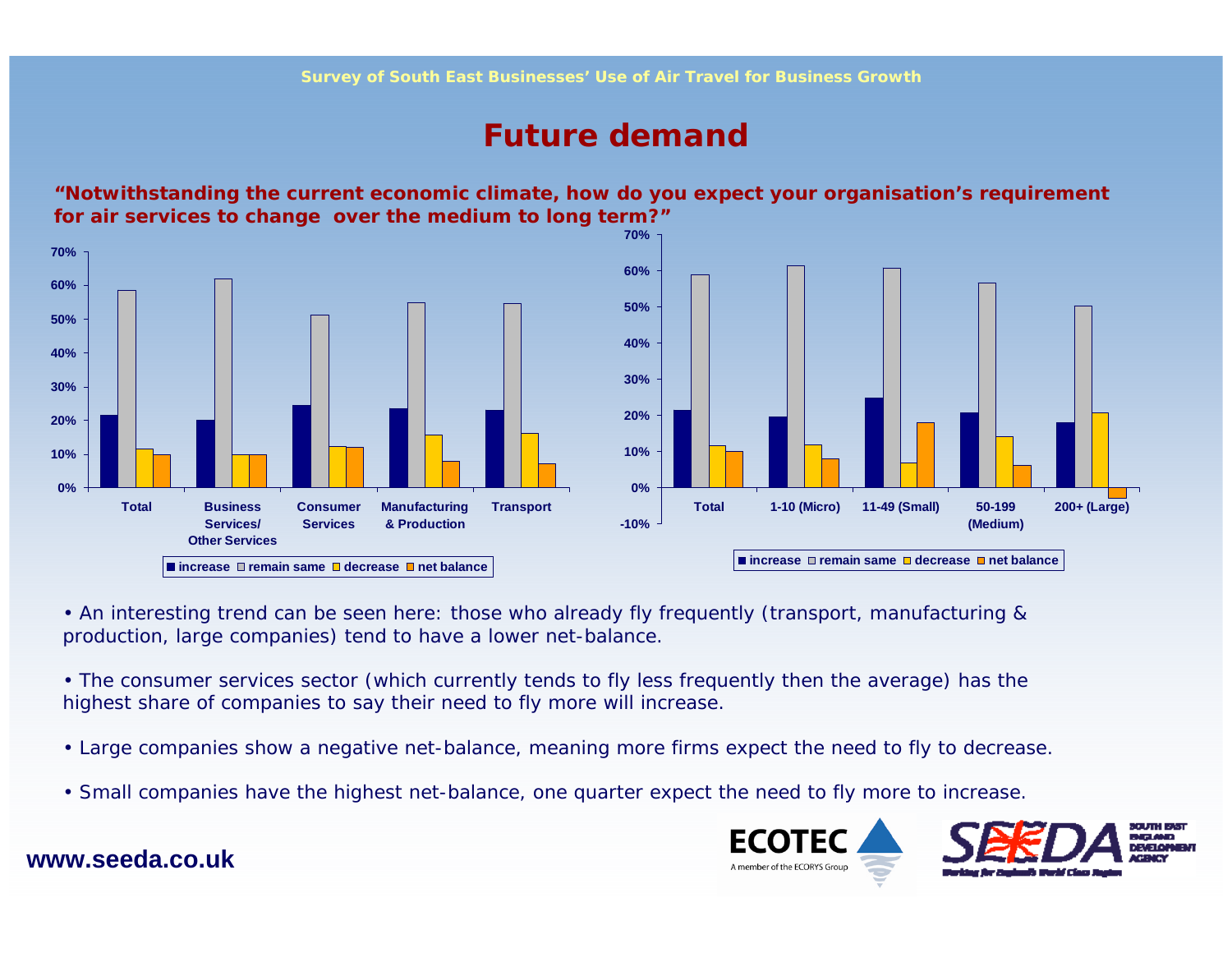### **Impact of service deterioration**

**"If the air services currently available to your business were to deteriorate, how affected do you think your business would be? "**



• A significant number of companies (29%) would be 'badly affected' by a deterioration in air service. This is slightly more felt in the Core area (30% vs 27%).

• A third of businesses felt that they would at least be 'inconvenienced' by such an eventuality.

• Businesses cited likely of customer contact, loss of business/orders and increased costs as the most significant outcome.

| <b>Total</b> | Business-/<br>Other Services Services & Production |     | Consumer Manufacturing Transport |     | M-10\ |     | $11-49$ 50-199<br>(Micro) (Small) (Medium) (Large) | $200+$ |
|--------------|----------------------------------------------------|-----|----------------------------------|-----|-------|-----|----------------------------------------------------|--------|
| 29%          | 26%                                                | 37% | 27%                              | 32% | 30%   | 29% | 30%                                                | 21%    |



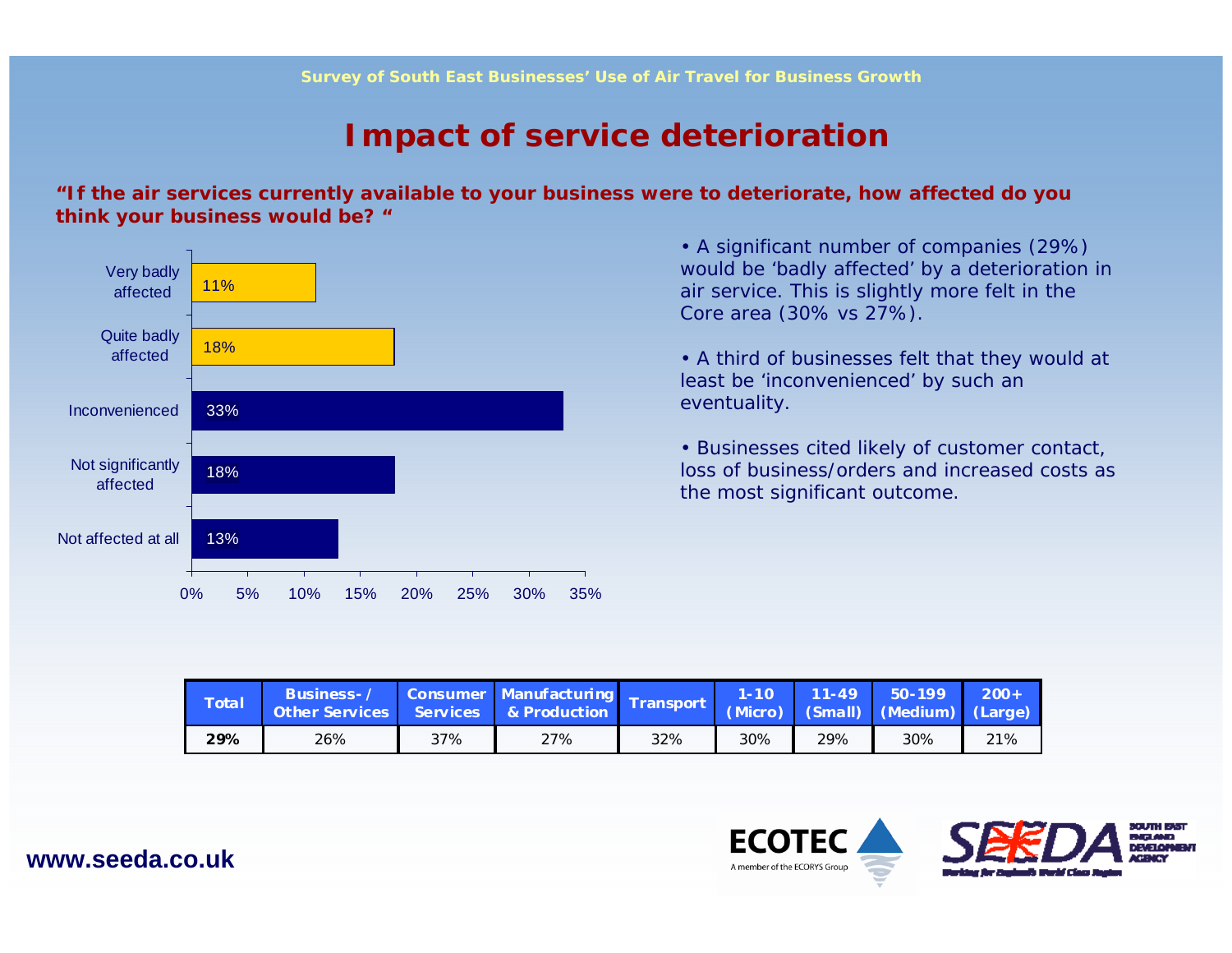### **Relocation if requirements not matched?**

**"If your requirements for air services are not matched by the major airports in the South East, would your business consider relocating to another region within the UK or internationally?**



• Nonetheless, companies feel that it is unlikely they would move to another region (both within UK and internationally) if the air services available to them were to deteriorate.

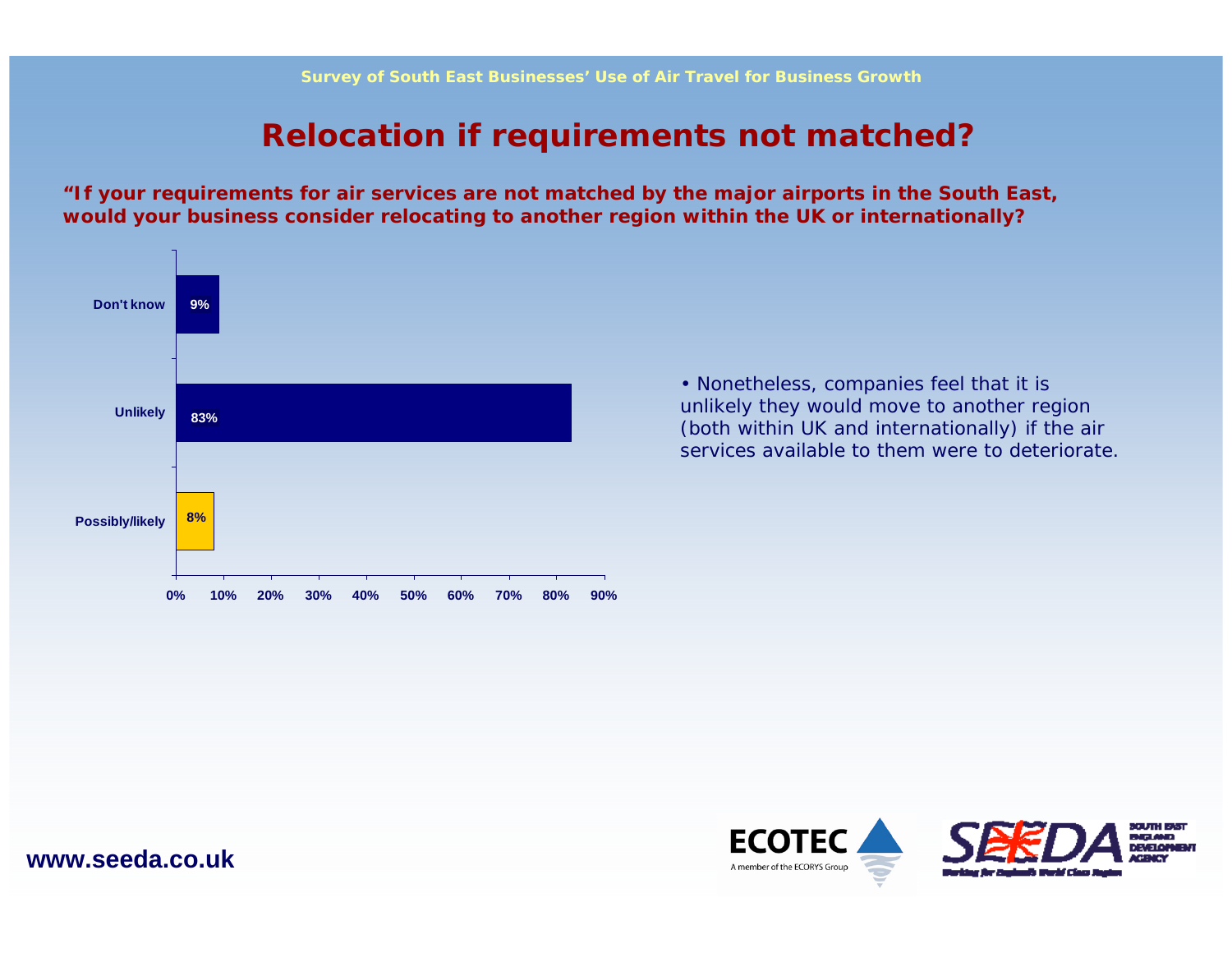### **Priority future requirements**

**"In terms of future availability of air services, which of the following are likely to be important to the future growth of your business?"**



• Range of destinations is important to more then 2 in 5 companies, and slightly more important for businesses in the Wider area

• Frequency of flights, and access to airports (via road/rail) is important to 4 in 10 businesses.

• However, frequency of flights is slightly more important to companies based in the Core area, whilst access to airport is significantly more important for businesses in the Wider area.

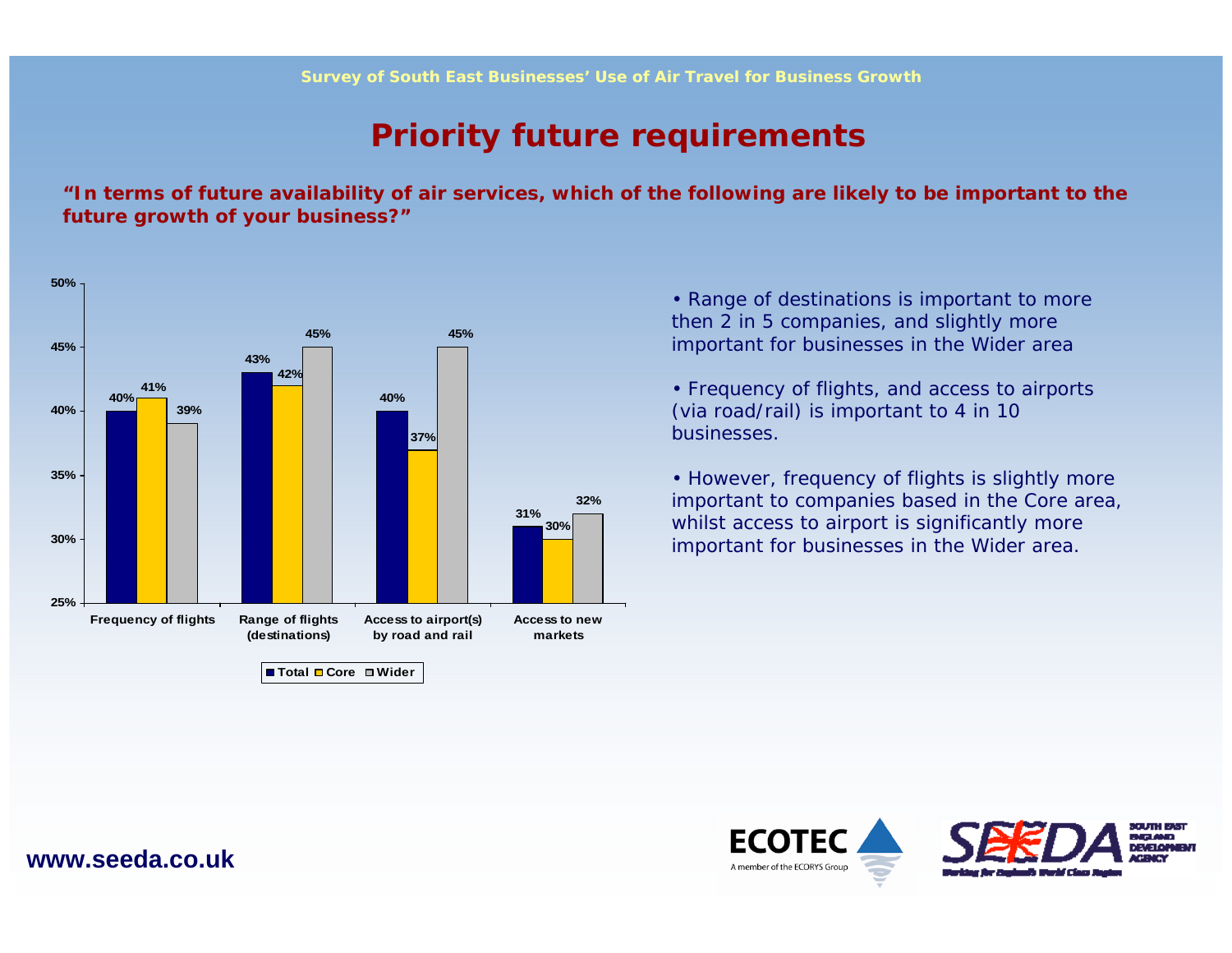### **Priority future requirements**

**"In terms of future availability of air services, which of the following are likely to be important to the future growth of your business?"**



• Frequency and the range of flights is more important for the transport sector and for small firms.

• Access to airport is most important for firms in the transport sector and slightly more for small and medium sized firms.

• Access to new markets is especially important for consumer services (which currently tend to fly less frequently) but also for large firms (which tend to fly very frequently).



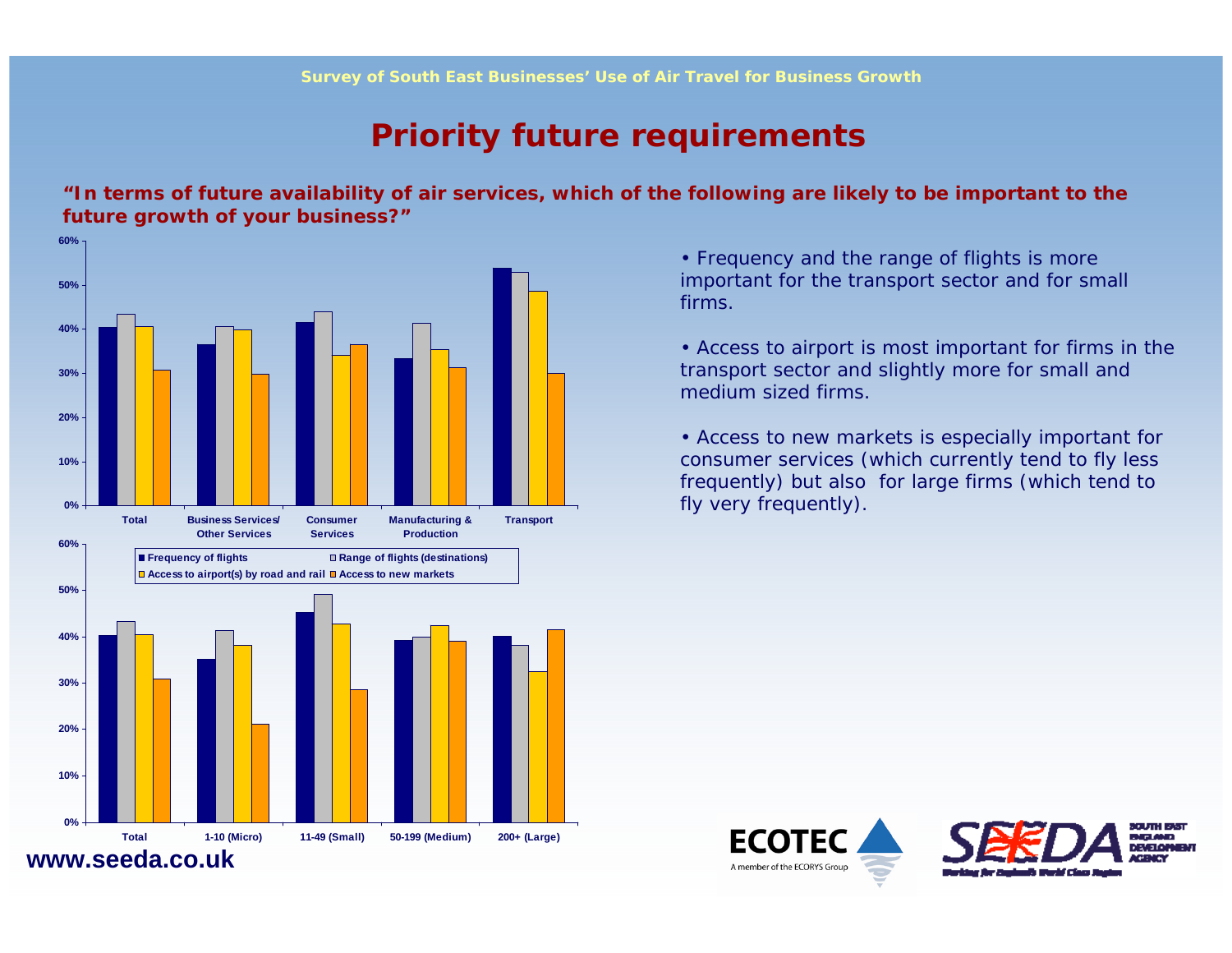### **Effect of ICT on future demand**

**"What effect do you expect continued advances in technology will have on your future requirement for air services?**

|                                | <b>Total (532)</b> |
|--------------------------------|--------------------|
| Encourage more air travel      | 8%                 |
| No effect                      | 48%                |
| <b>Reduce it somewhat</b>      | 28%                |
| <b>Reduce it significantly</b> | 3%                 |
| Don't know                     | 12%                |

• Among companies as a whole, a significant positive balance of businesses were of the view that further advances in ICT will act to reduce the need for air travel (31% of businesses expect ICT to reduce the need for air services at least somewhat).

• More firms in the Wider area believe ICT to increase the demand for air services (7% vs 10%).



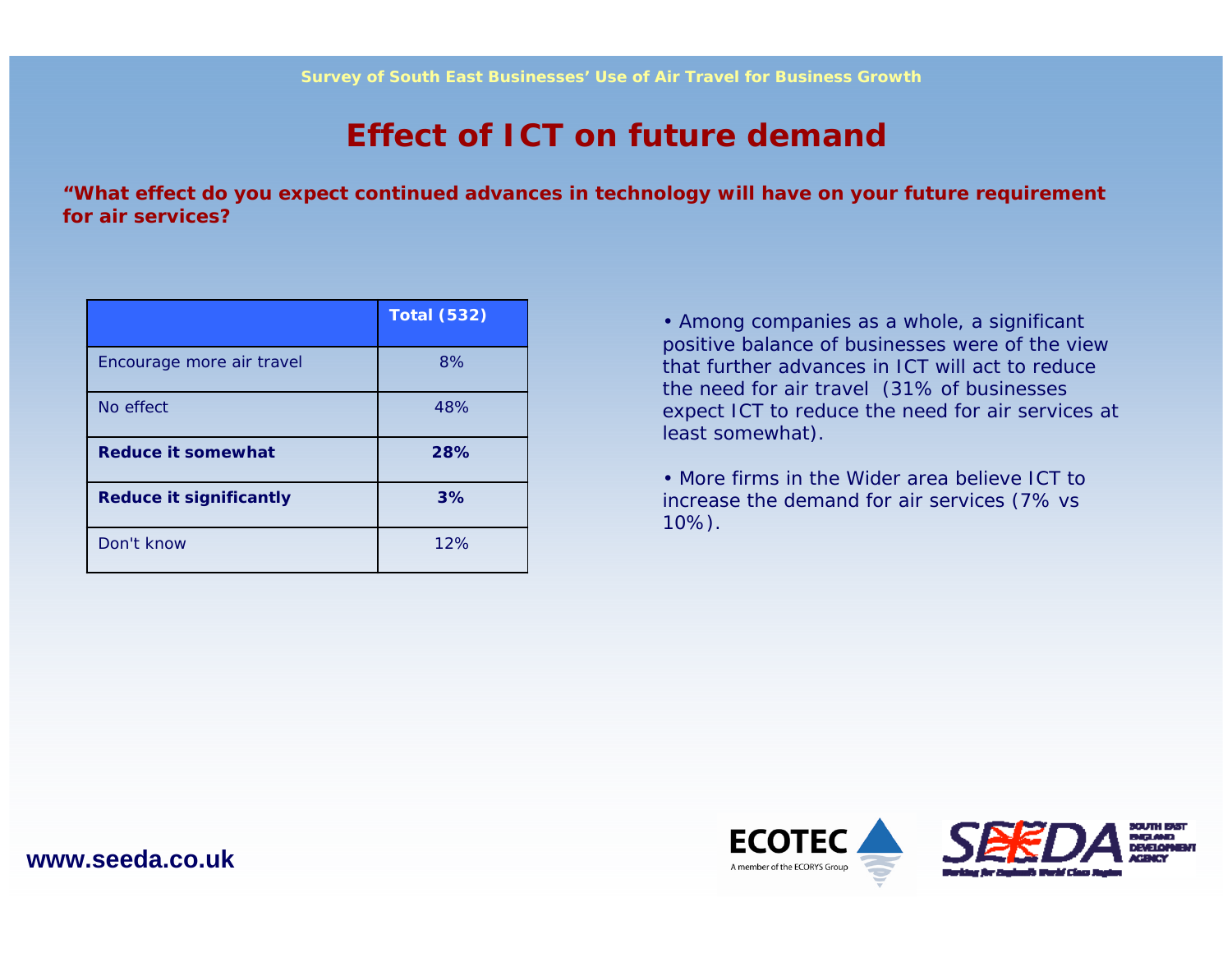**Survey of South East Businesses' Use of Air Travel for Business Growth**

# **Annex A:International connectivity by sector/size and**



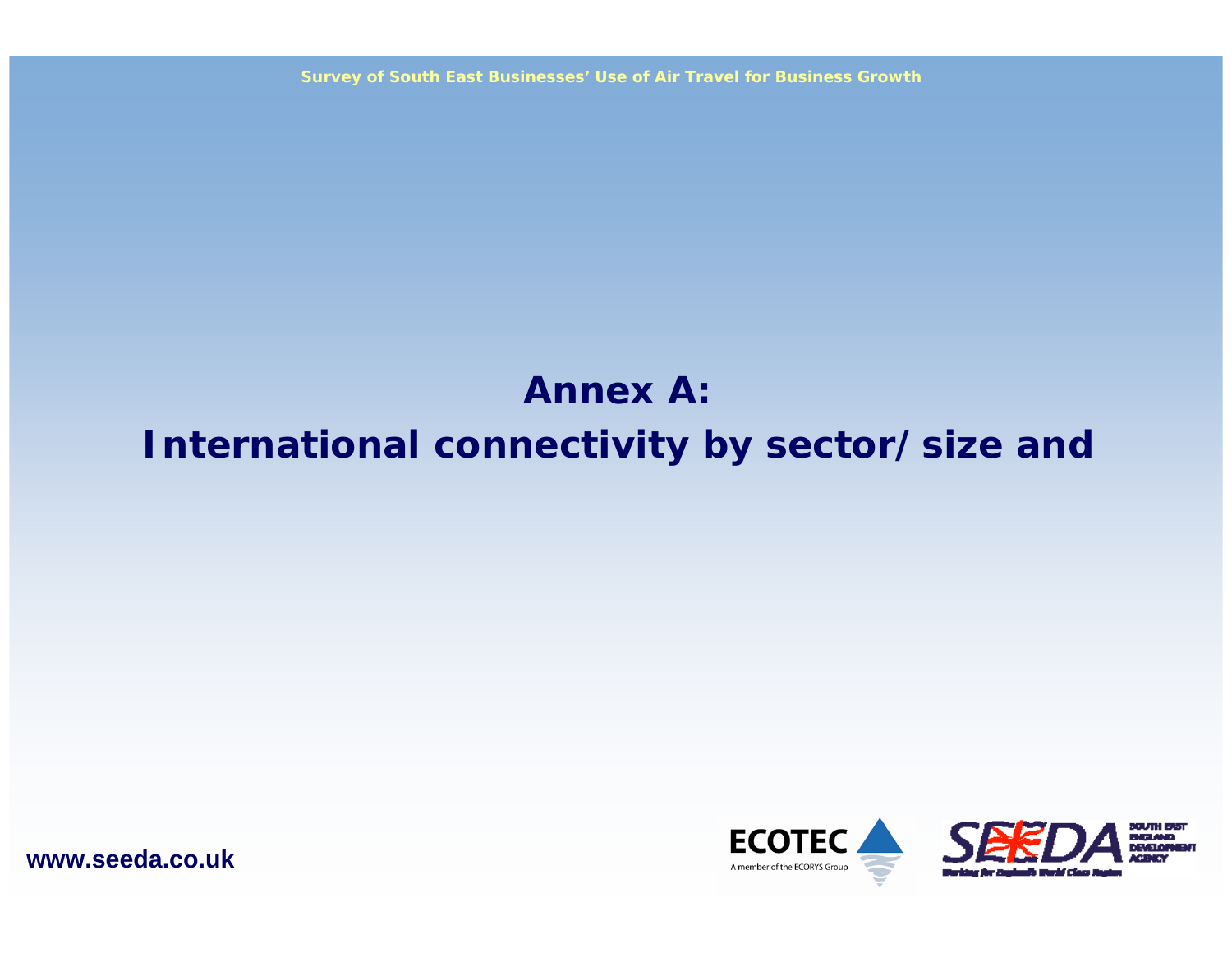

#### **"With regard to your business operations, are you UK owned or international?"**

• **The transport sector is more likely to be owned international (13% higher then average). Services and manufacturing are in line with the average.**

- **Large firms are significantly more likely to be international, followed by medium sized companies.**
- **Consumer services and micro sized firms tend to be UK owned.**

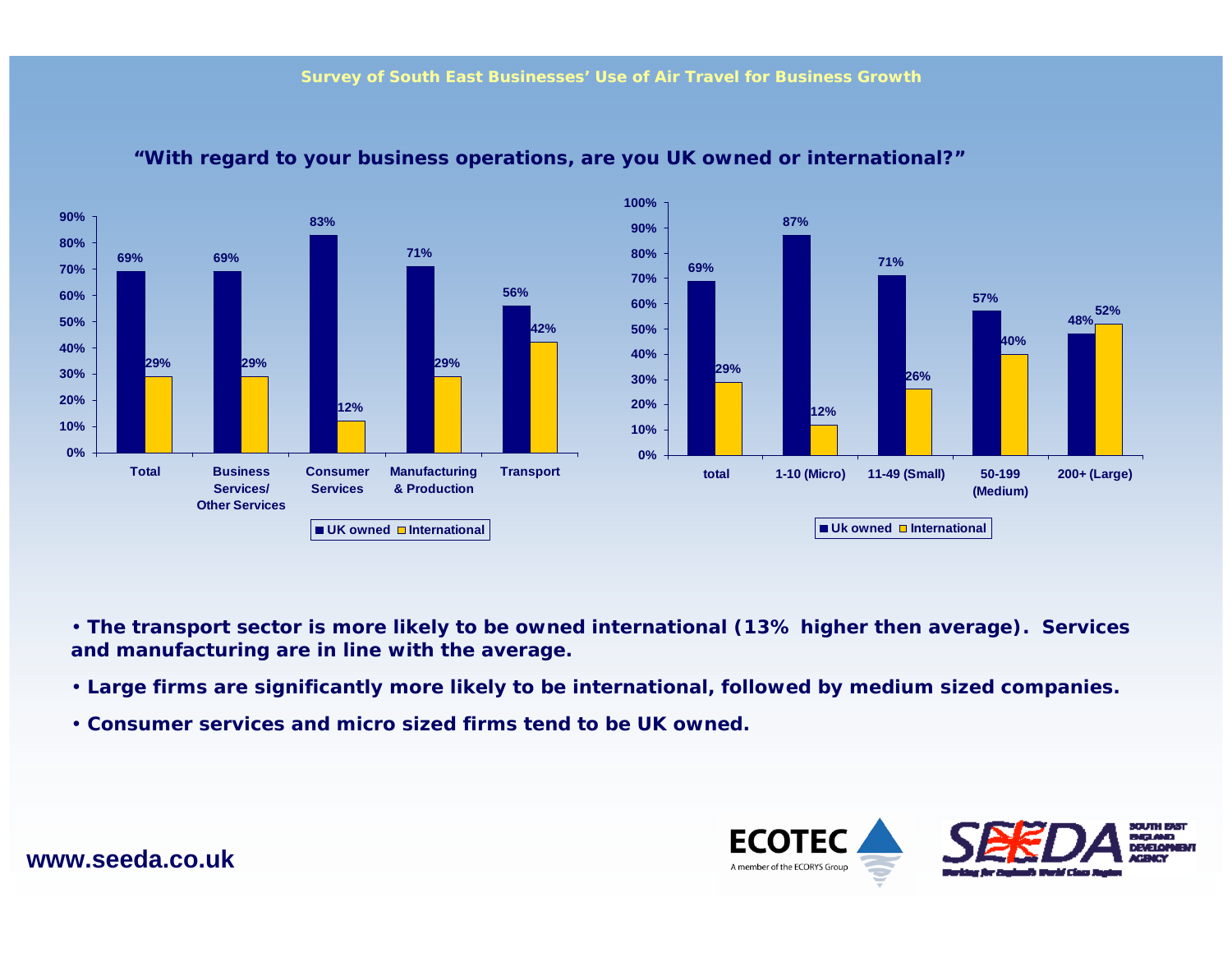

#### **"Has your company got subsidiaries in other parts of the UK and/or internationally?**

• **Companies in the business-/ other services sectors are more likely to have another subsidiary abroad.** 

• **The transport sector and companies in the manufacturing/construction sectors are more likely to report both, subsidiaries in other parts of the UK and/or internationally.**

- **Consumer services has the highest share of companies with subsidiaries within the UK.**
- **Not surprisingly, larger firms tend to be more international then smaller firms.**



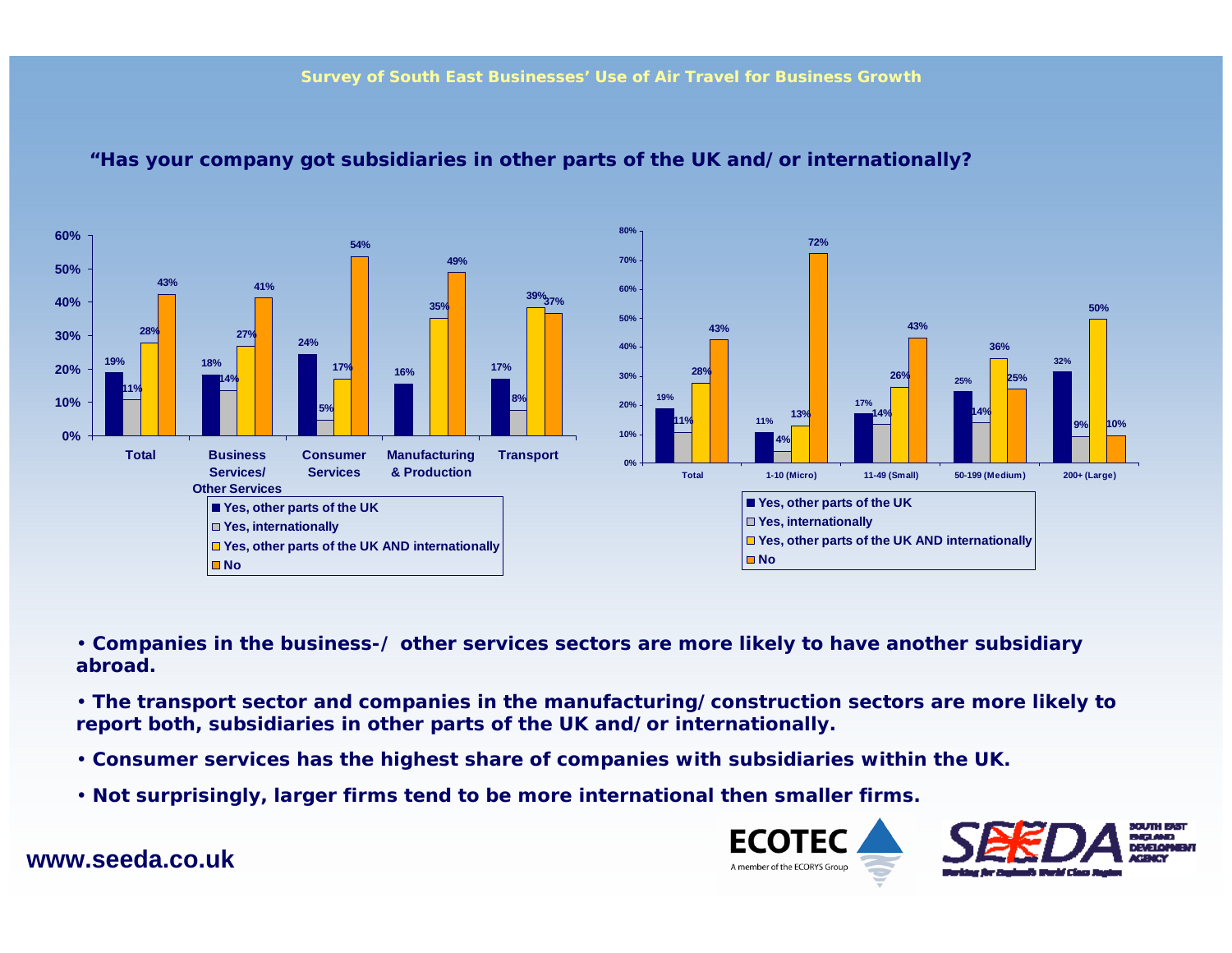**Survey of South East Businesses' Use of Air Travel for Business Growth**

# **Annex B:Main differences between Core and Wider area**



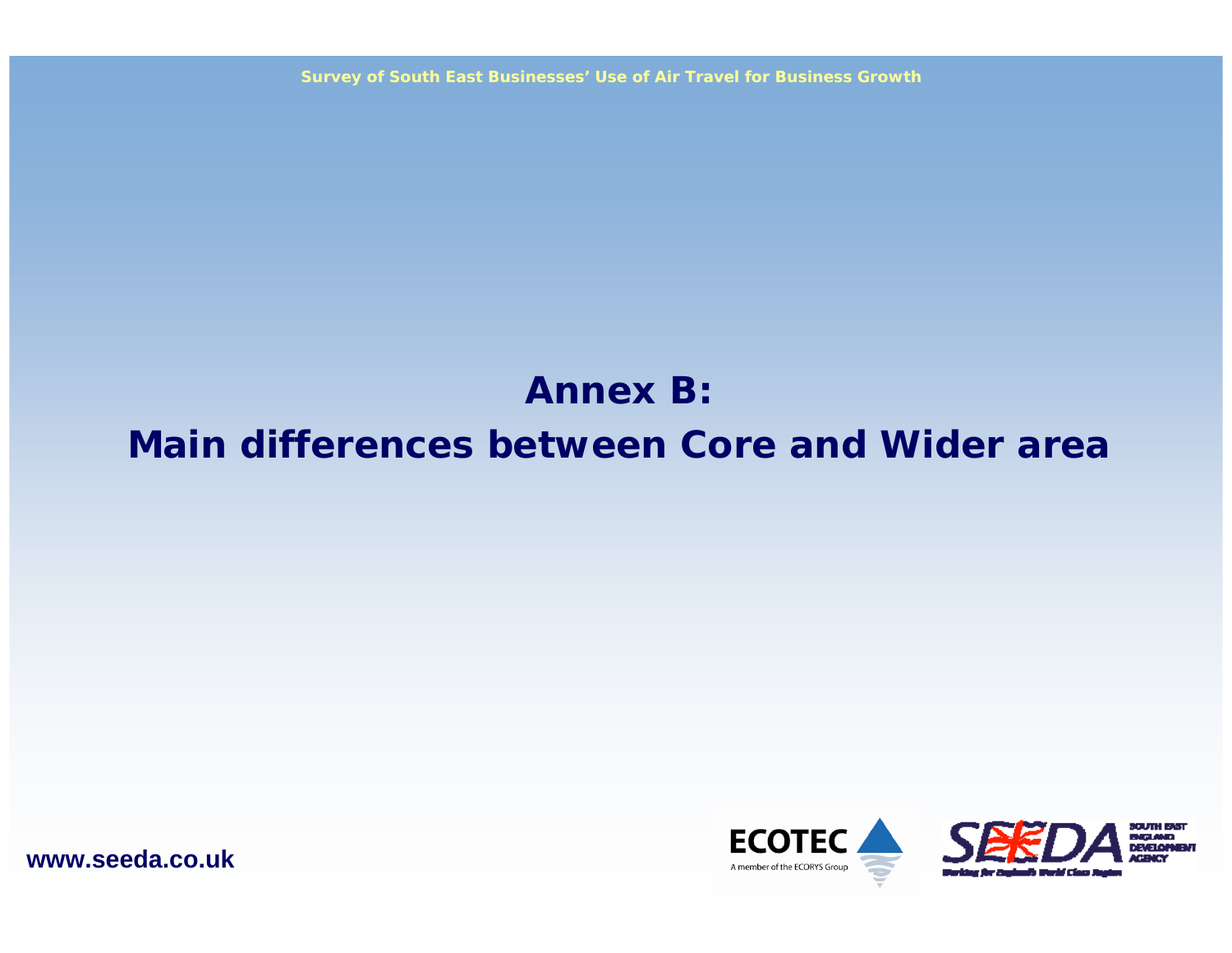### **Core and Wider area (1)**

#### **Air intensive businesses are highly inclined to operate internationally, but more so in the Core area**

• 3 in 10 businesses are internationally owned. Companies in the Core area are more likely to be internationally owned then those in the Wider area (31% vs 27%).

• 2 in 10 businesses have subsidiaries within the UK. However, firms in the Wider area are more likely to be connected within the country: (15% vs 24%).

• Almost 3 in 10 businesses overall have subsidiaries in both, the UK and internationally, but this is more the case for businesses in the Core area/ (31% vs 24%).

#### **This profile is mirrored in the way companies use air services:**

• More companies in the Core area fly weekly/ monthly for the purpose of 'management company/ subsidies' (internal company travel) (30% vs 22%).

- Slightly more companies in the Wider area fly to domestic destinations at least monthly (30% vs 32%)
- And more firms in the Core area fly to European destinations weekly/ monthly (45% vs 37%) or North American destinations (22% vs 19%).

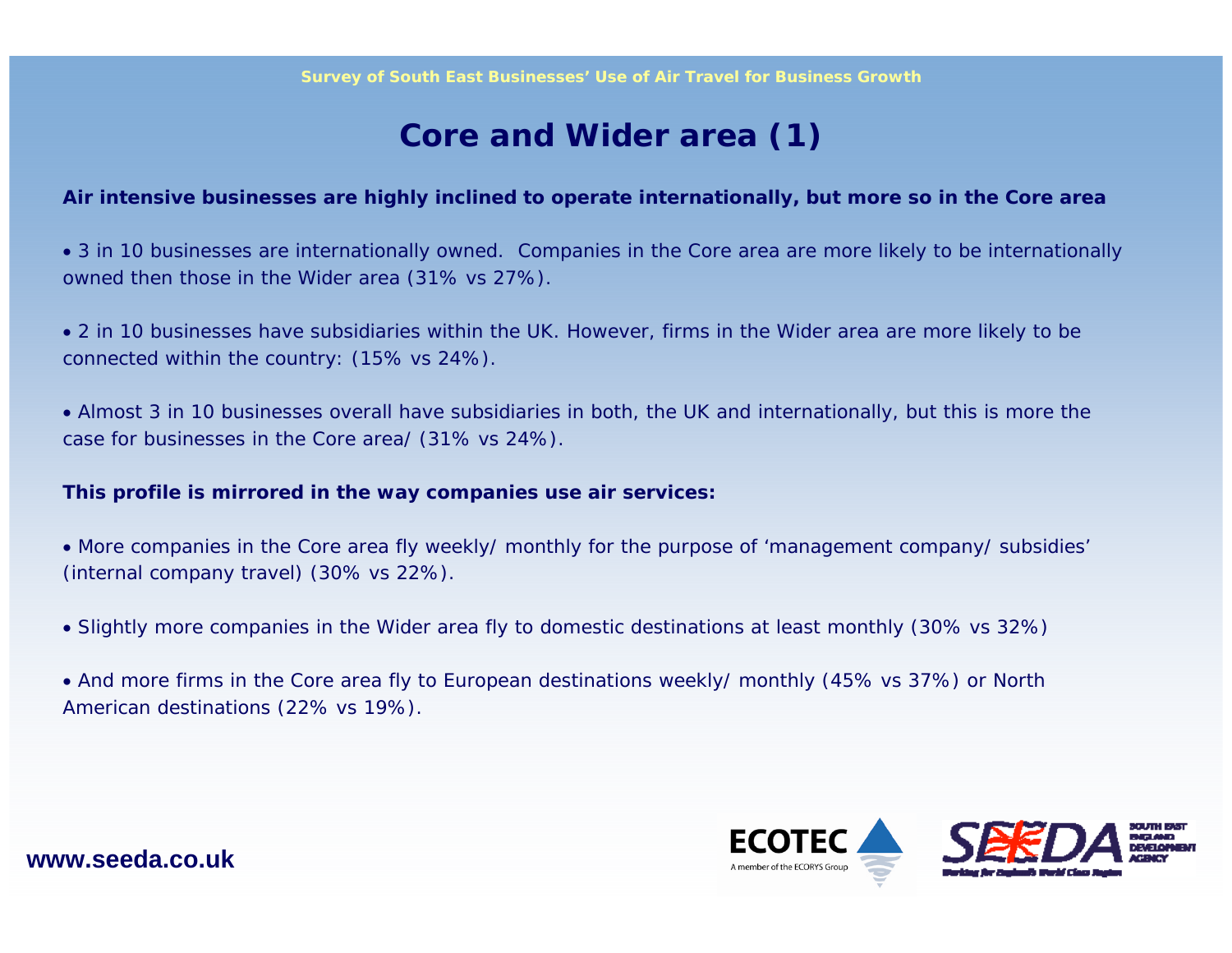### **Core and Wider area (2)**

• **Proximity to air services** is significantly more essential/ very important to businesses in the Core area (47% vs 37%).

- **Frequency of flights** essential/ or important for more firms in the Core area (46% vs 41%).
- **Direct flights** more essential/ or important for firms in the Core area (58% vs 49%).
- **Ease of access to airport** (by road and rail) more essential/ important for firms in the Core area (51% vs 43%).
- But **range of destinations** slightly more important for Wider area (38% vs 40%).
- More firms in the Core area believe that rail transport could substitute their need to fly at least somewhat (44% vs 37%).
- **Availability of qualified staff** more important for businesses in Core area (55% vs 43%).
- **Ease of access to local markets**, customers or clients more important for businesses in Core area (42% vs 29%).